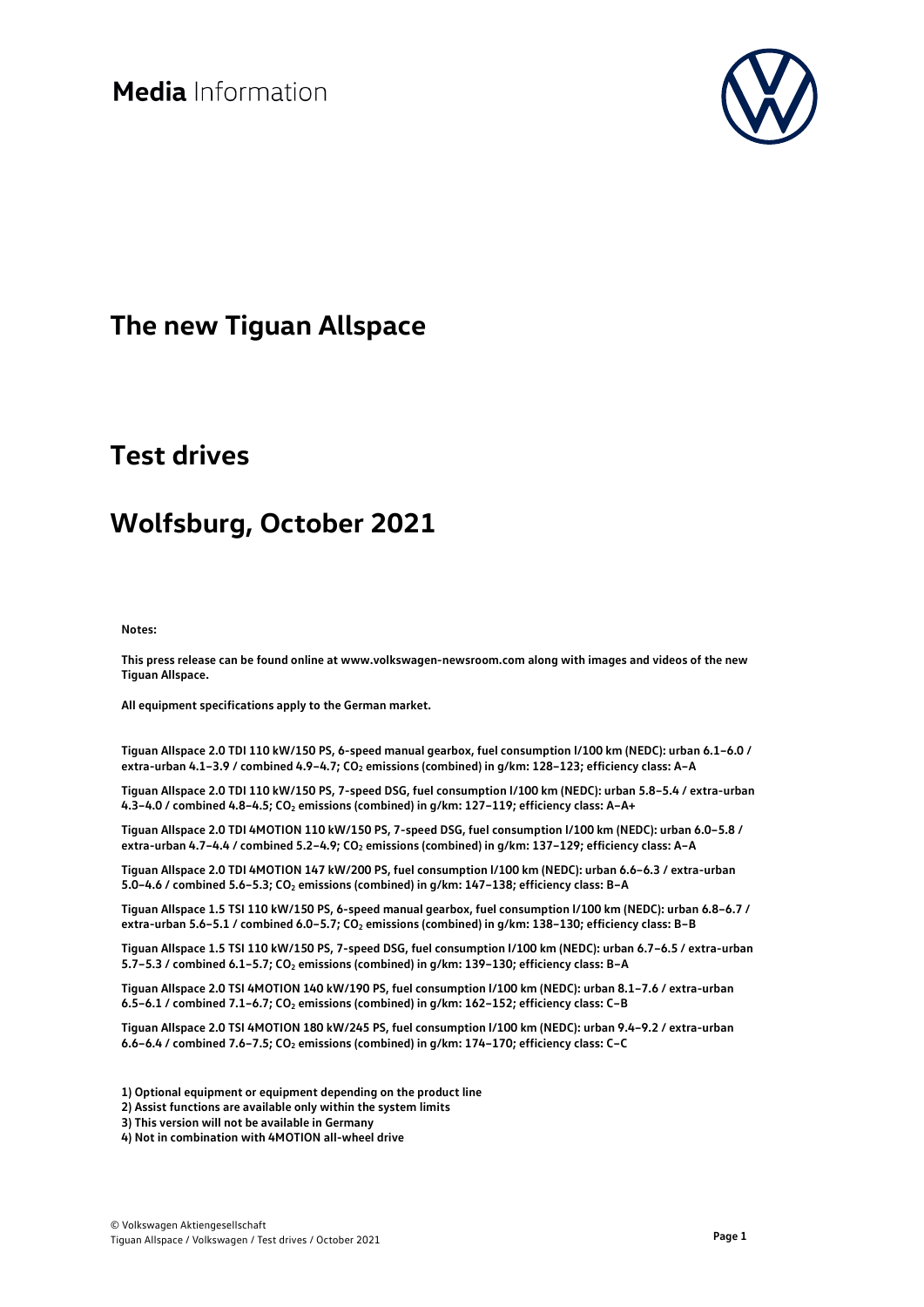

### **Contents**

## **The new Tiguan Allspace**

| In brief                                                 |         |
|----------------------------------------------------------|---------|
| Highlights at a glance                                   | Page 03 |
| Comprehensive technology update for Europe's No. 1 SUV   | Page 04 |
|                                                          |         |
| <b>Key aspects</b>                                       |         |
| The new IQ.LIGHT and digitalised air conditioning        | Page 07 |
| The drive variants of the new Tiguan Allspace in detail  | Page 09 |
| Tiguan 2.0 TSI & 1.5 TSI with Active Cylinder Management | Page 09 |
| Tiguan 2.0 TDI with twin dosing                          | Page 10 |
| The new equipment lines compared                         | Page 12 |
| The new automated driving capabilities                   | Page 15 |
| The Tiguan Allspace – The history of a bestseller        | Page 19 |
| Technical data / dimensions                              | Page 21 |
|                                                          |         |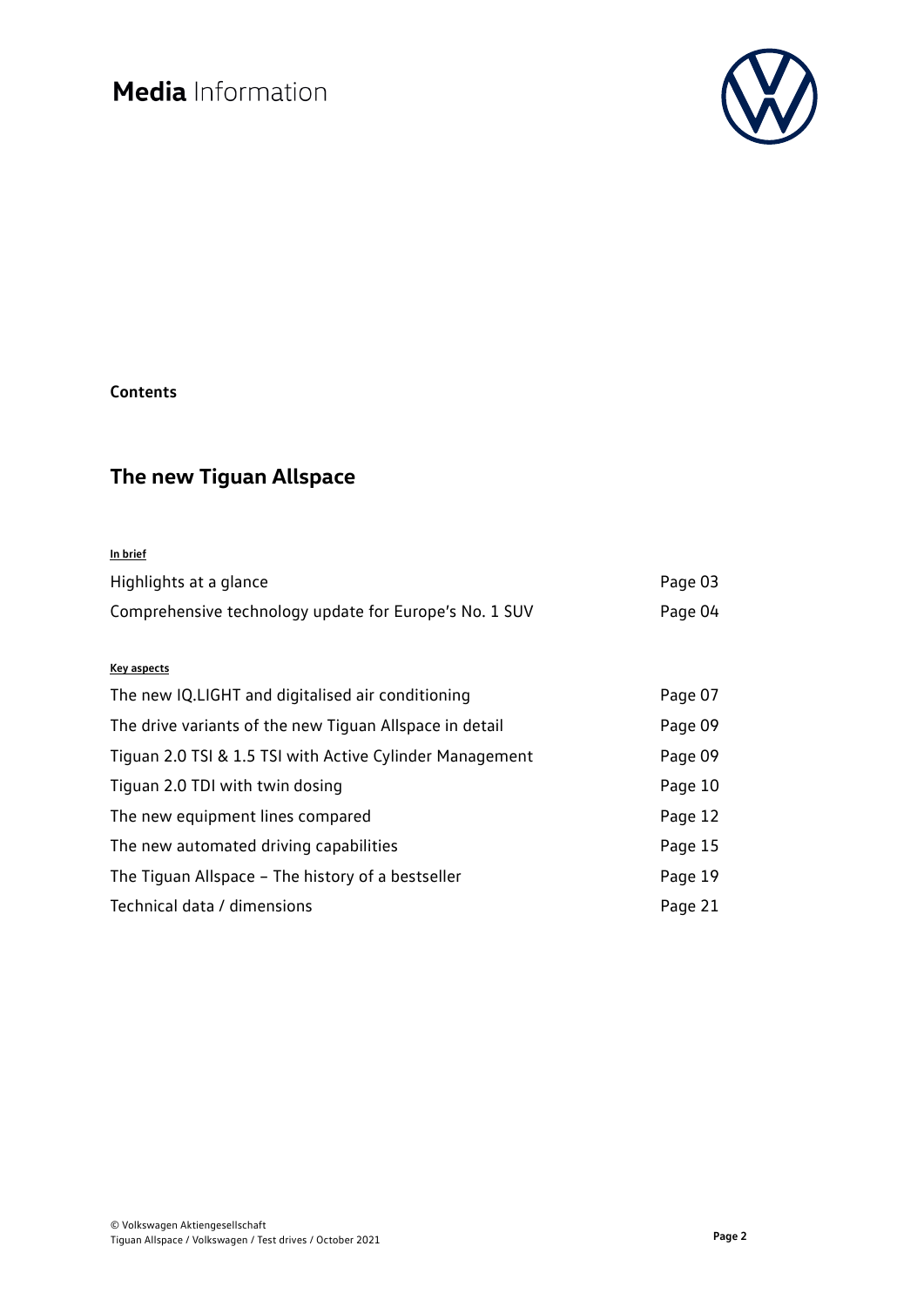

**The new Tiguan Allspace – Highlights**

## **The new Tiguan Allspace: With its own unique design and plenty of space for up to seven people, this compact SUV is extremely versatile and perfect for everyday use**

### **The highlights at a glance**

• **Volkswagen SUV with a third seat row**

Choice between five or seven seats: On request, the Tiguan Allspace can be equipped with two additional individual seats in the passenger compartment for maximum versatility. The Volkswagen SUV boasts a luggage compartment volume of up to 1,920 litres.

• **Digital Cockpit Pro**

The new Tiguan Allspace comes with a fully digital cockpit and modern touch controls as standard.

- **Fully digital and "always on"** The new Tiguan Allspace comes with the latest digital features such as wireless charging and App-Connect, the MIB3 infotainment system, features on demand and "We" services.
	- **Comprehensive technology upgrade** Thanks to the MQB, the new Tiguan Allspace is setting the pace when it comes to assisted driving, safety and driving comfort with Travel Assist, IQ.LIGHT with LED matrix headlights and adaptive chassis control (DCC). Technology that is otherwise only familiar from higher vehicle classes.
- **New, simplified range of versions** The new Tiguan Allspace is available in three distinct equipment lines: Life, Elegance and R-Line. A variety of optional extras are available.

#### **Volkswagen Communications**

#### **Media contacts**

Volkswagen Communications Bernd Schröder Spokesperson Product Line Compact Tel.: +49 5361 9-36867 bernd.schroeder1@volkswagen.de

Volkswagen Communications Alexandra Borejko Spokesperson Product Line Compact Tel.: +49 5361 9-81123 alexandra2.borejko@volkswagen.de



**More at** [volkswagen-media-services.com](https://www.volkswagen-media-services.com/)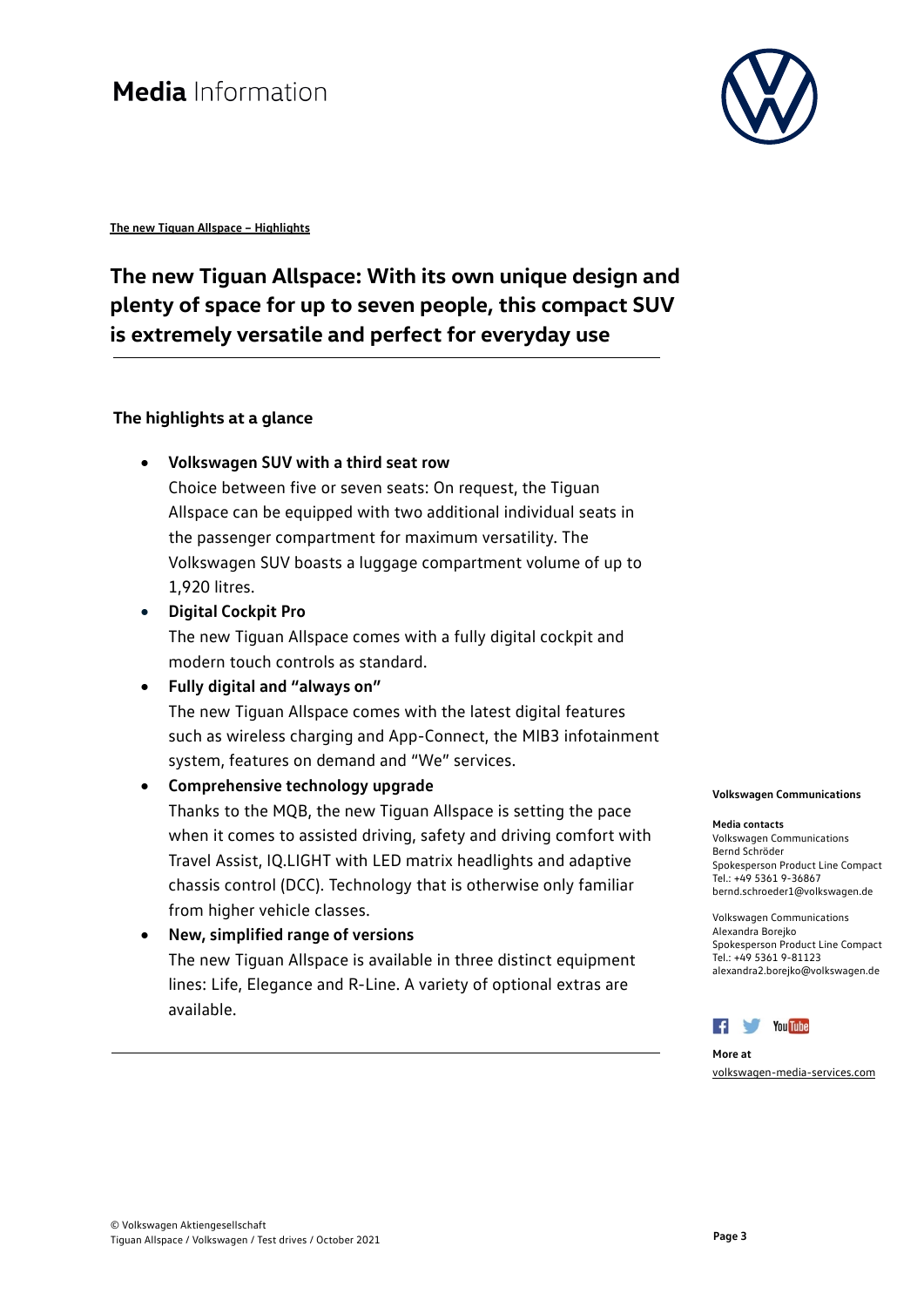

**In brief**

**Comprehensive update for successful Volkswagen SUV product line** 

**Best-selling SUV now has new technologies and more efficient engines** 

### **Highlights of the new Tiguan Allspace**

- **Popular long version of the Tiguan.** More than 1.5 million vehicles sold globally since launch in 2017
- **More efficient, more forward-looking, more connected.** New assist and infotainment systems for the Tiguan Allspace
- **Assisted driving**. Travel Assist<sup>1/2</sup> supports the Tiguan Allspace during steering, braking and accelerating, at speeds of up to 210 km/h
- **Connectivity.** Modular infotainment matrix (MIB3) brings the We Connect online services $1$  to the Tiguan Allspace
- **• IQ.LIGHT LED matrix headlights<sup>1</sup>.** Interactive light control for the best vision, highest level of convenience and improved safety
- **Fresh look. New front with illuminated radiator grille bar1**
- **New specification matrix.** Life, Elegance and R-Line replace previous equipment lines
- **Seven-seater or spacious sensation.** Variable interior with third seat row (optional) and plentiful space for passengers and luggage
- **Turbocharged diesel engines with twin dosing.** High-torque 2.0 TDI

Engines (110 and 147 kW) with low nitrogen oxide emissions

- **1.5 TSI with Active Cylinder Management (ACT).** Active Cylinder Management reduces consumption and emissions of the TSI with 110 kW
- **Powerful 2.0 TSI**. Turbocharged direct petrol injection engines with 140 and 180 kW
- **Automatic air conditioner fitted as standard.** Touch panels provide new way of operating Air Care Climatronic<sup>1</sup>

**Volkswagen Communications**

#### **Media contacts**

Volkswagen Communications Bernd Schröder Spokesperson Compact Product Line Tel.: +49 5361 9-36867 bernd.schroeder1@volkswagen.de

Volkswagen Communications Alexandra Borejko Spokesperson Compact Product Line Tel.: +49 5361 9-81123 alexandra2.borejko@volkswagen.de



**More at** [volkswagen-newsroom.com](https://www.volkswagen-media-services.com/)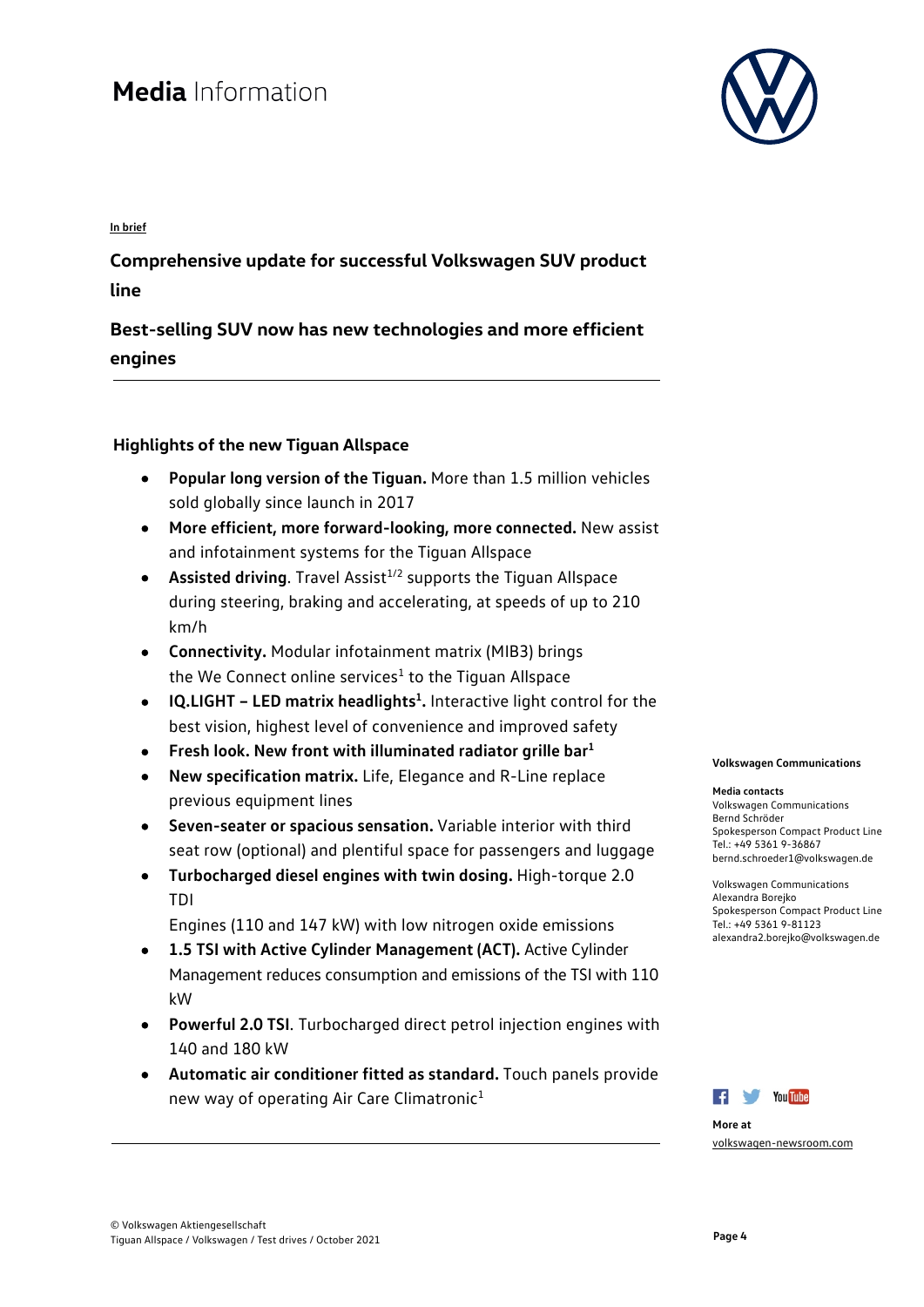

**Wolfsburg, October 2021**. New-generation assist and convenience systems, smart infotainment, highly efficient drives and plenty of space for up to seven people or up to 1,920 litres of luggage. With an extensive range of equipment on board, the Tiguan Allspace is the perfect companion for families – a modern, versatile SUV with front-wheel drive or intelligent 4MOTION allwheel drive. Ever since the Tiguan went into production, this extraordinarily talented best-selling model from Volkswagen has been dominating its segment. From the time of the product line's launch in 2007 up to the end of March 2021, almost 6.4 million units have hit the road. In 2017, the Long Wheel Base or LWB version of the Tiguan was introduced and since then more than 1.5 million of these have been sold. The LWB version is very popular among international customers, as is demonstrated by the fact that more than half (around 55%) of all Tiguans sold worldwide are now the longer XL model. With the update of the compact Tiguan in autumn 2020, progressive new drive, assist and infotainment systems were integrated in the product line.

**Innovations in all areas.** New, advanced assist systems like Travel Assist $1/2$ (assisted driving up to 210 km/h) ensure that passengers in the new Tiguan Allspace reach their destination in comfort and ensure an even more relaxed journey. With its third-generation modular infotainment matrix (MIB3), Volkswagen provides optimum connectivity and a comprehensive range of online services. The controls for the Air Care Climatronic have been completely redesigned. The system is now operated using illuminated touch panels.

**Cleaner and more efficient.** Offering both power and efficiency, the engine range for the Tiguan Allspace is sure to inspire. The 2.0-litre turbocharged direct diesel injection engines (TDI) providing 110 kW (150 PS) and 147 kW (200 PS) are linked to a dual SCR catalytic converter with twin AdBlue injection (twin dosing). Nitrogen oxide emissions are reduced by up to 80 percent thanks to this twin dosing system. It has also been possible to significantly lower the  $CO<sub>2</sub>$  emissions of the engines, whilst at the same time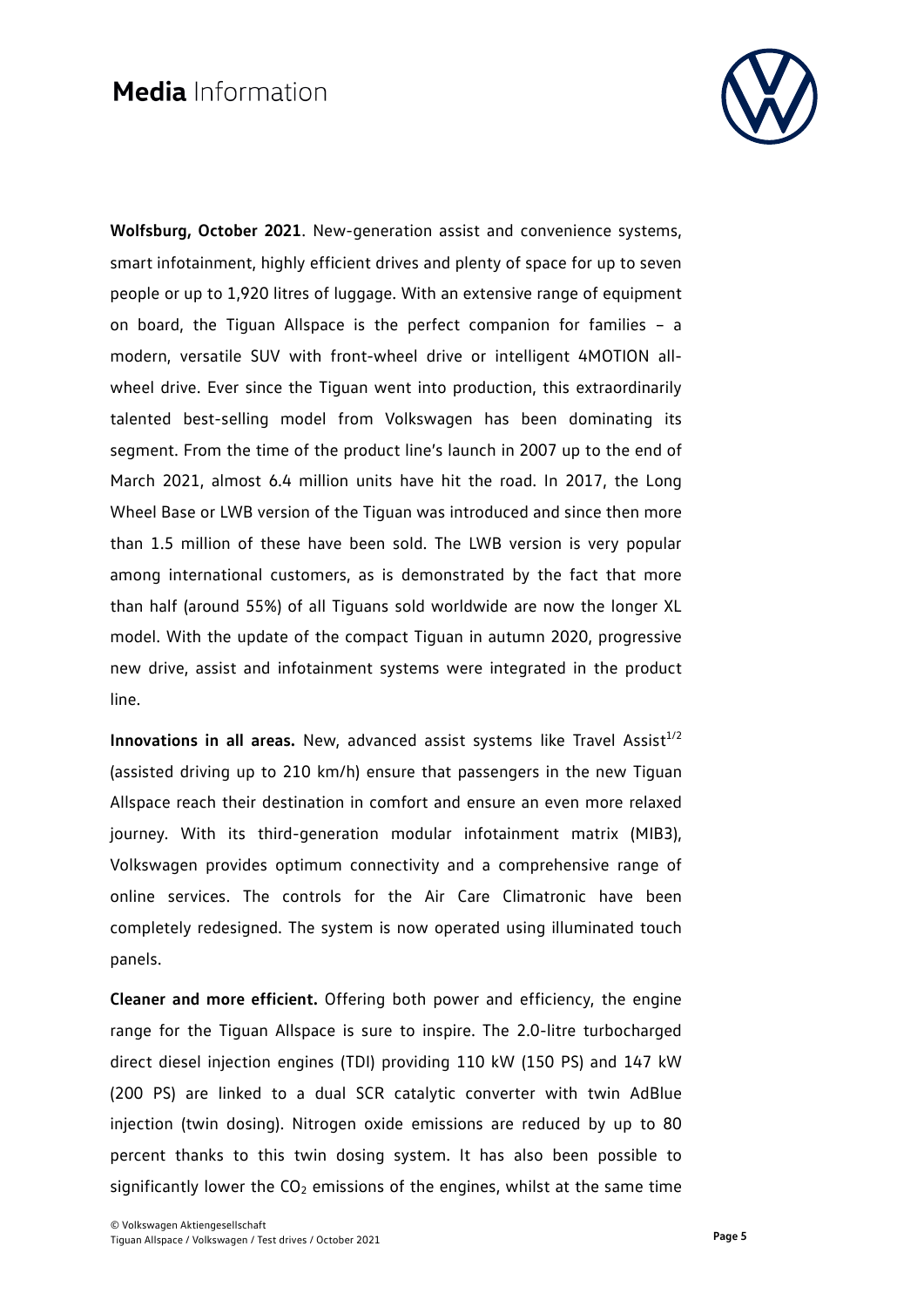

optimising responsiveness. The three turbocharged direct petrol injection engines (TSI) available for the Tiguan Allspace are likewise highly efficient.

The 1.5-litre TSI with 110 kW (150 PS) and a 6-speed manual gearbox (7 speed DSG optional) includes the Active Cylinder Management system (ACT). The two 2.0 TSIs are paired with a 7-speed DSG and transmit 140 kW (190 PS) or 180 kW (245 PS) of power to all four wheels as standard. All new Tiguan Allspace models comply with the strict Euro 6d-ISC-FCM emission standard.

**New front end design.** Due to its redesigned front, the Tiguan Allspace has now grown by 27 mm to a length of 4,728 mm (R-Line: 4 726 mm), while the interior measurements are unchanged. The most striking change to the exterior is the revamped front section, which has a new design, but remains distinctive. For the first time, the Tiguan Allspace now features IQ.LIGHT with LED matrix headlights<sup>1</sup>. The poor weather light is now integrated in the LED headlights with LED daytime running lights, which come as standard. The radiator grille bears the newly designed, two-dimensional Volkswagen emblem. On either side of this, an illuminated strip in the radiator grille adds a striking visual note. With its new front featuring a prominent radiator grille and elegant signature, the Tiguan Allspace exudes premium quality.

**Eight exterior colours.** Tiguan Allspace customers have a large range of colours to choose from: there are now eight high-quality paintwork options, including the basic option Pure White. Also available are Atlantic Blue Metallic, Petroleum Blue Metallic, Platinum Grey Metallic, Pyrite Silver Metallic and Deep Black Pearl-Effect, as well as new additions Oryx White mother-ofpearl-effect and King's Red Metallic. Rounding off the exterior update are the new 18-inch, ten-spoke Frankfurt alloy wheels.

**New specification matrix.** Volkswagen has reconfigured the equipment matrix of the Tiguan Allspace. In future, the SUV will be available in the versions Life, Elegance and R-Line in Germany, and there will be an additional, entry-level version for the European market. All new lines boast even better equipment than their equivalent predecessors. The Tiguan Allspace's standard equipment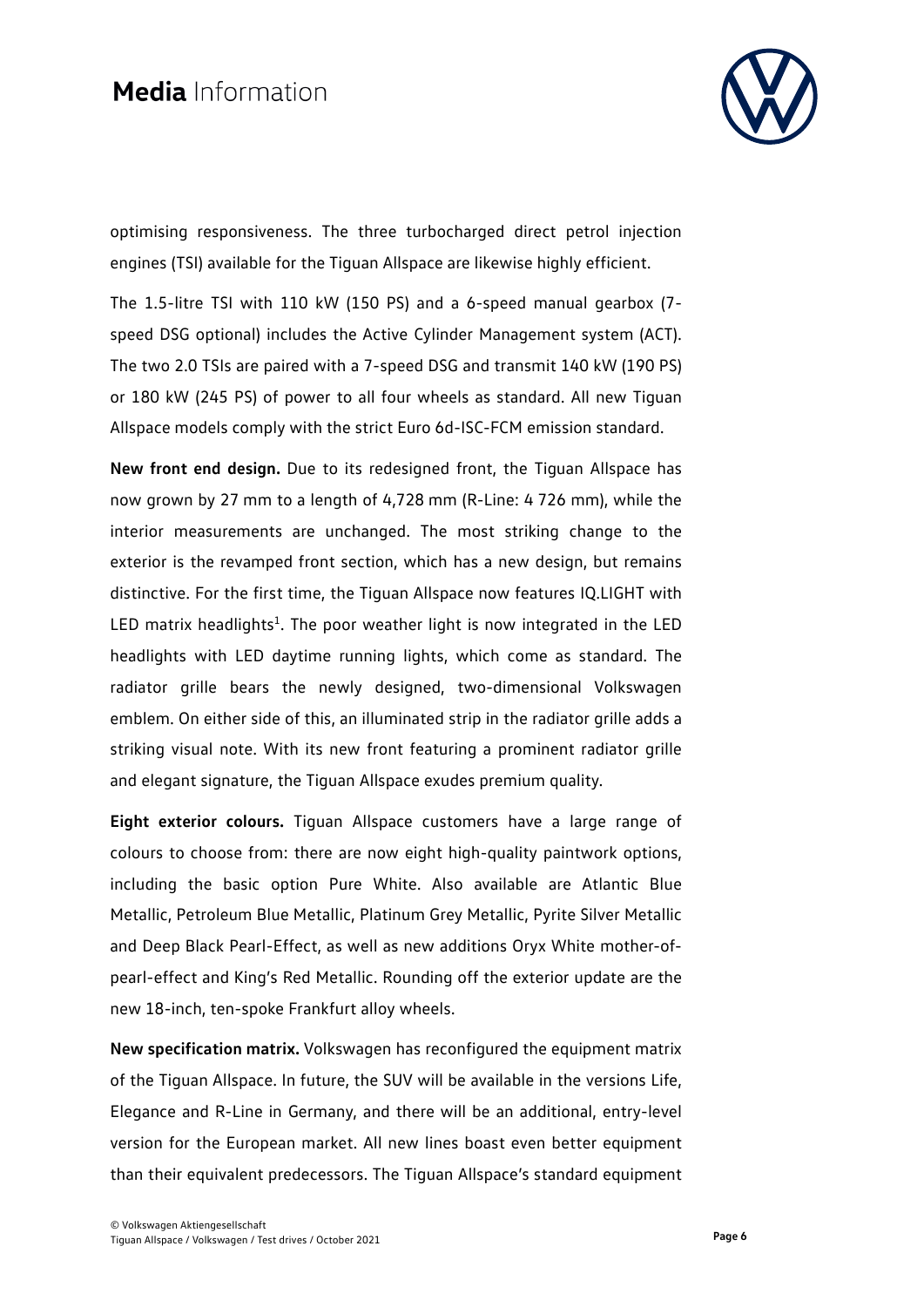

in the German market now includes a new multifunction leather steering wheel, Digital Cockpit Pro with a selection of info profiles, Light Assist<sup>2</sup> mainbeam control, an infotainment system with a display measuring at least 8 inches, mobile online services, Park Distance Control with acoustic warnings for obstacles at both front and rear, Adaptive Cruise Control ACC<sup>2</sup> with speed limiter, Driver Alert System<sup>2</sup>, Lane Assist<sup>2</sup> lane keeping system and Front Assist<sup>2</sup> Autonomous Emergency Braking.

**MIB3 and App-Connect Wireless.** The new version of the Tiguan Allspace boasts a number of new infotainment systems (new-generation MIB3) that are linked up to a wide range of online services. An Online Connectivity Unit (OCU) with integrated eSIM allows users to benefit from the online services of We Connect (set up for an unlimited usage period) and We Connect Plus (set up for free use for one or three years in Europe). Depending on the equipment level, the MIB3 systems are supplemented with features such as natural voice control<sup>1</sup>, access to streaming services<sup>1</sup> (e.g. Apple Music<sup>™</sup>), and cloud-based personalisation<sup>1</sup> thanks to user recognition via the Volkswagen ID. Additionally, apps can now be integrated wirelessly via App-Connect Wireless for Apple CarPlay™ and Android Auto™.

**Harman Kardon sound system.** Volkswagen has worked with audio specialist Harman Kardon to develop a new premium sound system $<sup>1</sup>$  which is optional</sup> for the Tiguan Allspace. A subwoofer, a digital 16-channel amplifier, 8 plus 1 high-performance loudspeakers and an amplifier with a 480-watt total output ensure everyone in the vehicle enjoys high-end sound, wherever they are seated. The crystal-clear treble and deep, rich bass make for a superlative audio experience, as do the four audio profiles, surround mode and razorsharp speech reproduction.

**New IQ.LIGHT.** Lighting has evolved to the next level, in the form of the IQ.LIGHT - LED matrix headlights<sup>1</sup>. Volkswagen first used this headlight system in a similar form in the premium SUV Touareg. Using a matrix of 24 LEDs in each headlight module, different light functions – some of which are interactive – are activated and projected onto the road surface. A further new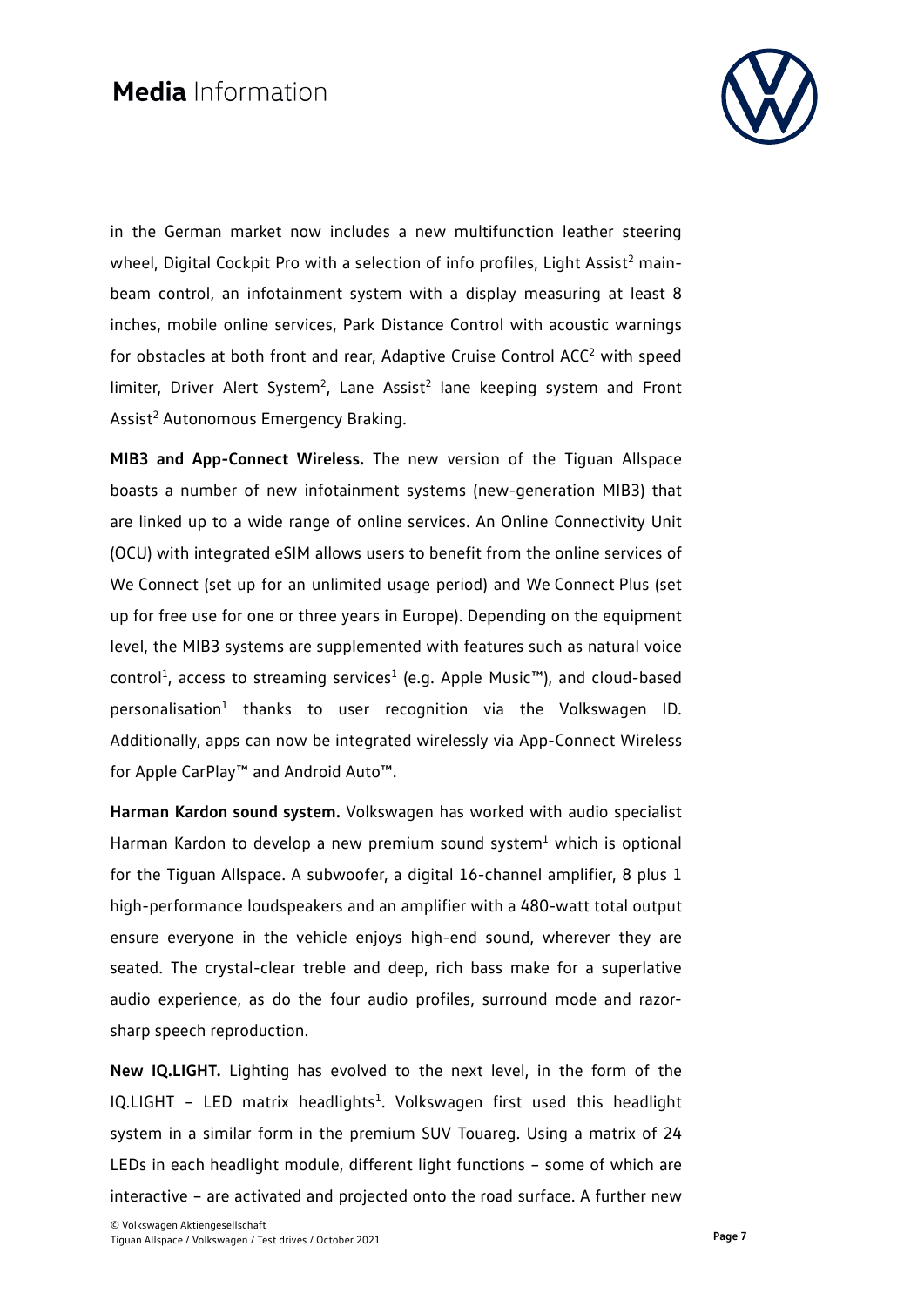

lighting feature is the "wiping" effect of the LED turn signals, which are integrated into the IQ.LIGHT - LED matrix headlights<sup>1</sup> module. The LED tail light clusters have also been revamped from both an aesthetic and a technical point of view. The top version now likewise features a "wiping" turn signal function<sup>1</sup>. A further new addition is the conspicuous switching between the tail lights and brake lights, which warns traffic behind more effectively.

**Digitalised air conditioning operation.** The new-generation Tiguan Allspace underlines its premium quality with the high-performance three-zone automatic air conditioner Air Care Climatronic with enhanced air filter, controls at the rear and three-zone temperature control<sup>2</sup>. All air conditioning, heating and ventilation functions are operated via a new digitalised module in the centre console. Touch panels take the place of rotary knobs and buttons. The new controls are operated directly and are intuitive and easy to use. All functions are illuminated, and it is clear which controls are linked to which functions. The control panel has an elegant high-gloss black surround. The first of three levels accommodates the direct access buttons for frequently used functions such as seat heating, defrosting the windscreen and air recirculation. The middle level includes the temperature displays and a slider for the blower speed. On the bottom level, there are two sliders for setting the temperature (left- and right-hand sides can be adjusted separately)**.** This clean, tactile design is a prime example of how to make systems clear and intuitive to operate. Also sure to please users is the placement of the two illuminated USB-C ports and a compartment for inductive smartphone charging: both are located underneath the air conditioning module, making them easy to see and use.

**Tiguan Allspace as a seven-seater.** Thanks to two additional individual seats<sup>1</sup> in the third seat row, the five-seater Tiguan Allspace can optionally become an SUV with space for seven people. Just like the rear seat bench and rear seat backrest in the second row, the individual seats in the third row can simply be folded down as needed or when not in use. Once folded away, they are flush with the luggage compartment floor, creating a level loading area.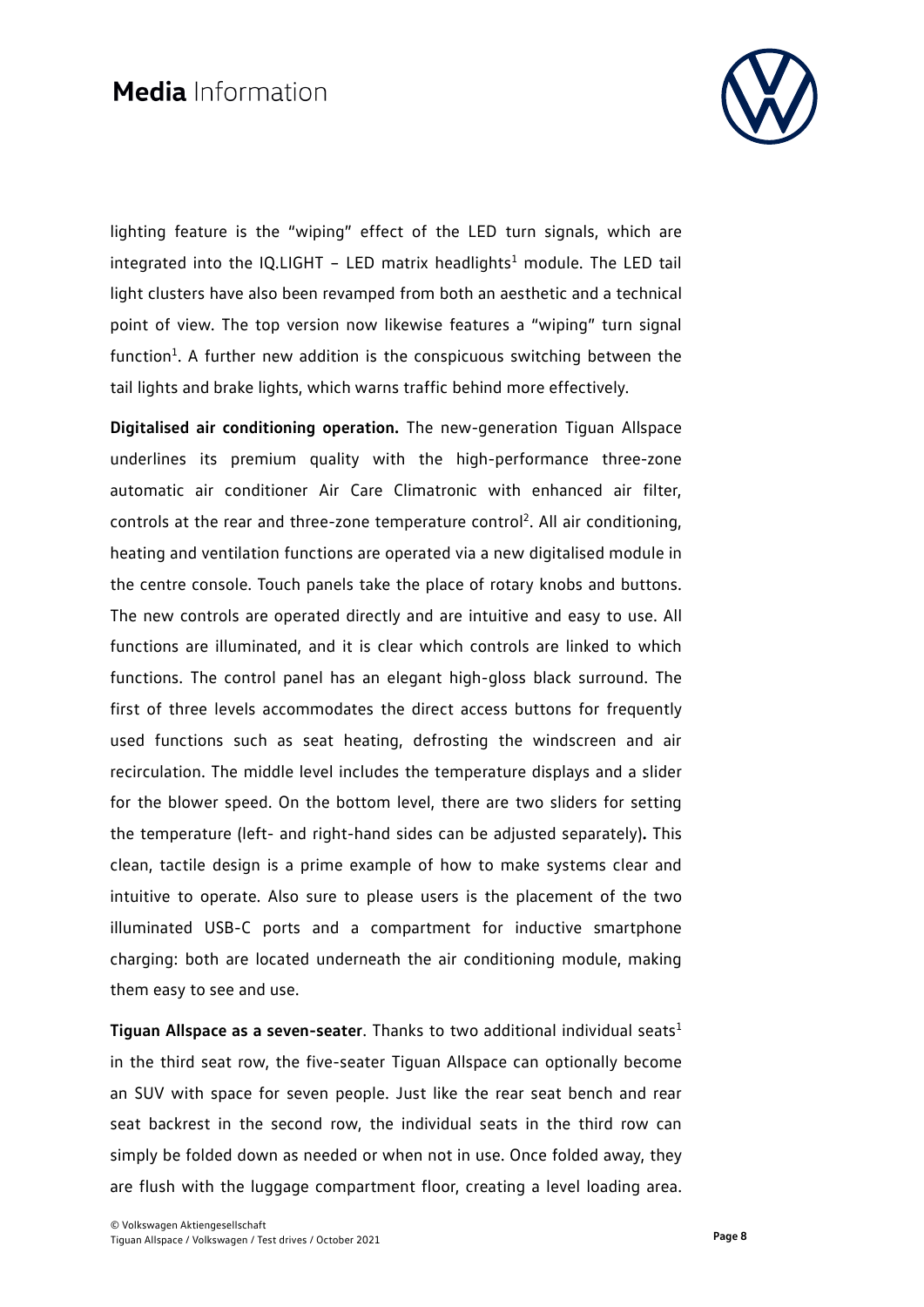

The generous proportions in the passenger compartment and the luggage capacity remain unchanged thanks to the large wheelbase (2,789 mm).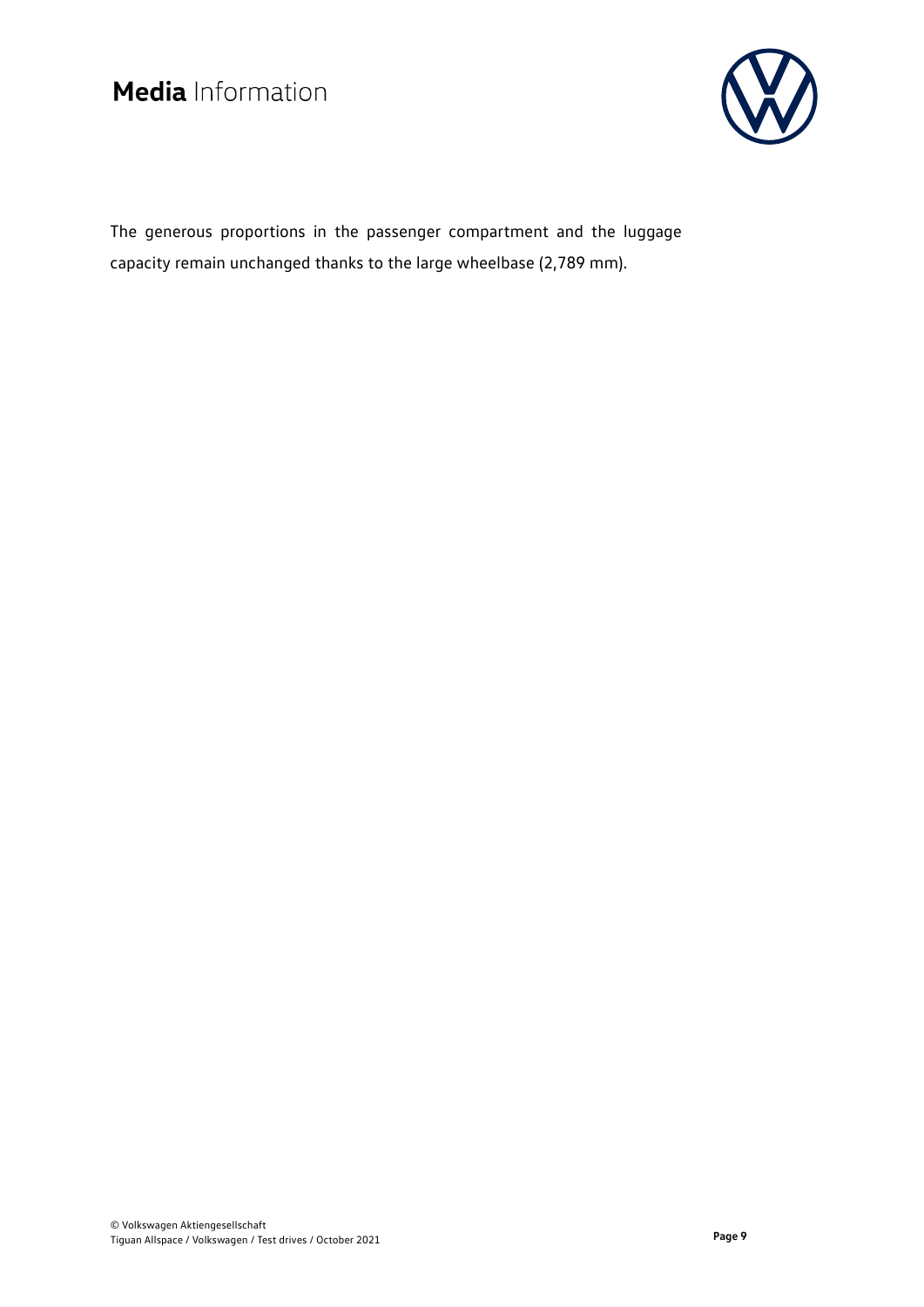

#### **Key aspects**

### **The drive variants of the new Tiguan Allspace**

High-tech TSI and twin dosing TDI

### **Tiguan Allspace 1.5 TSI and 2.0 TSI**

**150 PS TSI.** The 1.5-litre TSI is a high-tech petrol engine with 110 kW (150 PS) and front-wheel drive, Thanks to Active Cylinder Management ACT, two of its four cylinders are temporarily deactivated as often as possible, minimising both consumption and emissions as compared to engines without ACT. Operating in parallel is a turbocharger, which ensures exceptionally efficient dynamics in every engine speed range. The maximum torque is 250 Nm at 1,500 to 3,500 rpm. The top speed is 201 km/h with a 6-speed manual gearbox and 200 km/h with a 7-speed dual clutch gearbox (DSG). The car accelerates from 0 to 100 km/h in 10.3 seconds, or 9.6 seconds with the DSG. This engine can be ordered in combination with the Life equipment line.

**190-PS TSI.** The 2.0 TSI 4MOTION with 7-speed dual clutch gearbox is another example of state-of-the-art combustion engine technology. The turbocharged direct petrol injection engine provides 140 kW (190 PS) and generates a maximum torque of 320 Nm at 1,500 to 4,100 rpm. Top speed is 213 km/h. The car accelerates from 0 to 100 km/h in 7.7 seconds. The engine can be combined with all three equipment lines – Life, Elegance and R-Line.

**245-PS TSI.** The most powerful engine offered for the new Tiguan Allspace is the 2.0 TSI 4MOTION with 7-speed DSG and 180 kW (245 PS). The maximum torque is 370 Nm at 1,600 to 4,300 rpm; the top speed is 229 km/h. The car accelerates from 0 to 100 km/h in 6.2 seconds. The sporty top model can be ordered with the extensive equipment package Elegance, or with the sporty R-Line, which brings to the fore the dynamic side of this versatile SUV.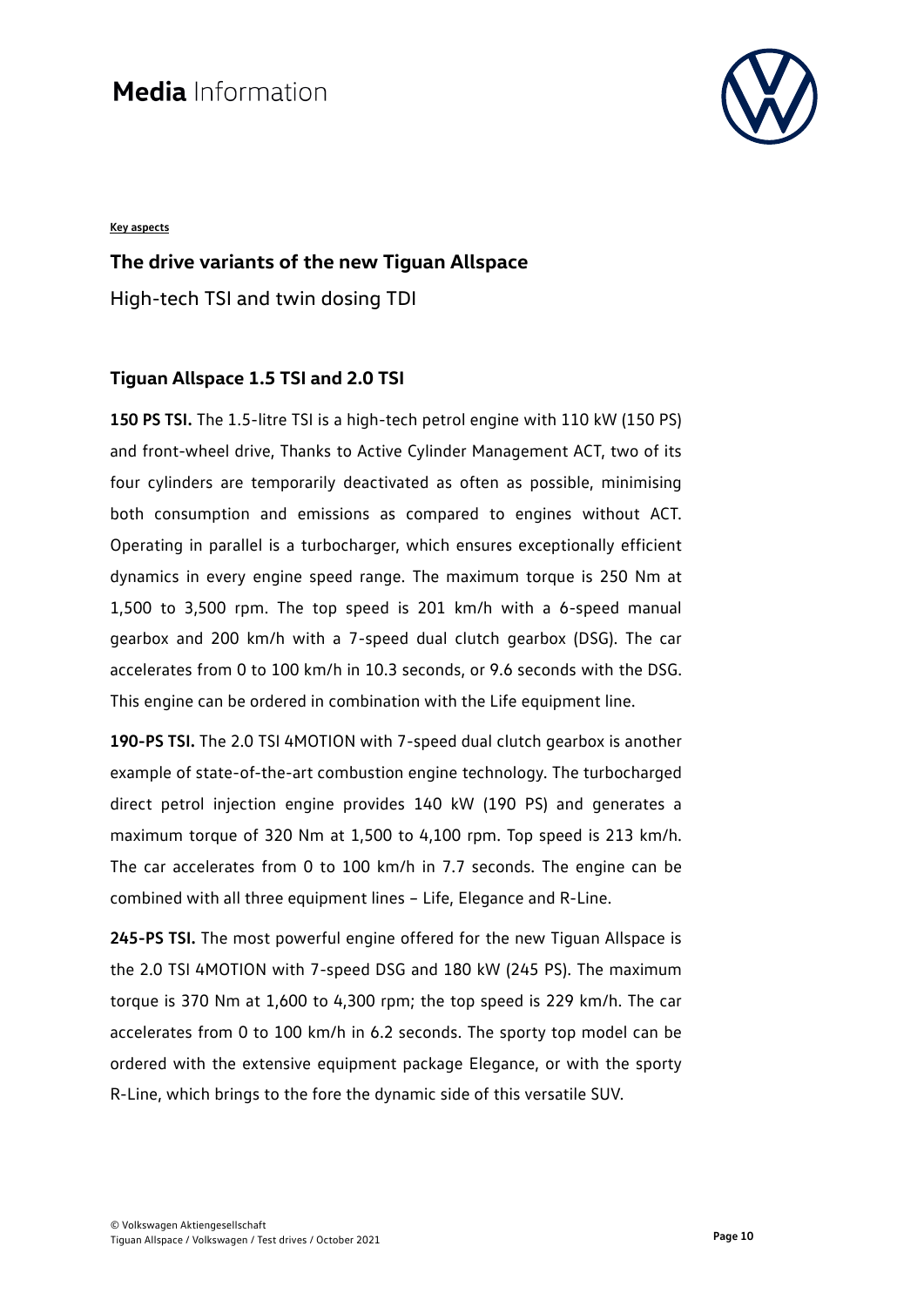

### **Tiguan Allspace 2.0 TDI with twin dosing**

**Sustainable innovations.** The Tiguan Allspace's advanced TDI engines are characterised by two SCR catalytic converters arranged in sequence, each with a separate AdBlue injection system (twin dosing). Volkswagen is able to significantly reduce nitrogen oxide emissions (NOx) using this technology. The first SCR catalytic converter is positioned close to the engine, ensuring that it already reaches its optimum operating temperature shortly after the engine is started; the NOx emissions are reduced very quickly as a result. The closecoupled arrangement is also advantageous for journeys with low engine loads. The second SCR catalytic converter is located further down the exhaust tract. Since the distance to the engine is greater, the exhaust upstream from the second catalytic converter can be as much as 100°C cooler. As a result, this SCR catalytic converter works particularly well under heavy loads, for example when driving at higher speeds or towing a trailer. Twin dosing guarantees that one of the two SCR catalytic converters always operates within the ideal temperature range, regardless of how the engine operates. This facilitates extra-efficient exhaust gas aftertreatment, which converts nitrogen oxides into water and harmless nitrogen.

**2.0-litre TDI.** Two TDI engines with common rail injection are available for the new Tiguan Allspace. They provide an output of 110 kW (150 PS) and 147 kW (200 PS) respectively. Both are paired with a Volkswagen 7-speed dual clutch gearbox as standard, a product which has proved itself millions of times over. The dual clutch gearbox allows for fast, gentle transitions, which the driver can also carry out manually using the shift gate or the paddles on the steering wheel.

**150 PS TDI.** The front-wheel drive Tiguan Allspace can be combined with the 4MOTION all-wheel drive on request. Both drive types are available in the Life, Elegance and R-Line equipment lines. The maximum torque with the 6-speed manual gearbox is 340 Nm at 1,600 to 3,000 rpm, whilst the top speed is 200 km/h. The car accelerates from 0 to 100 km/h in 9.8 seconds. Customers who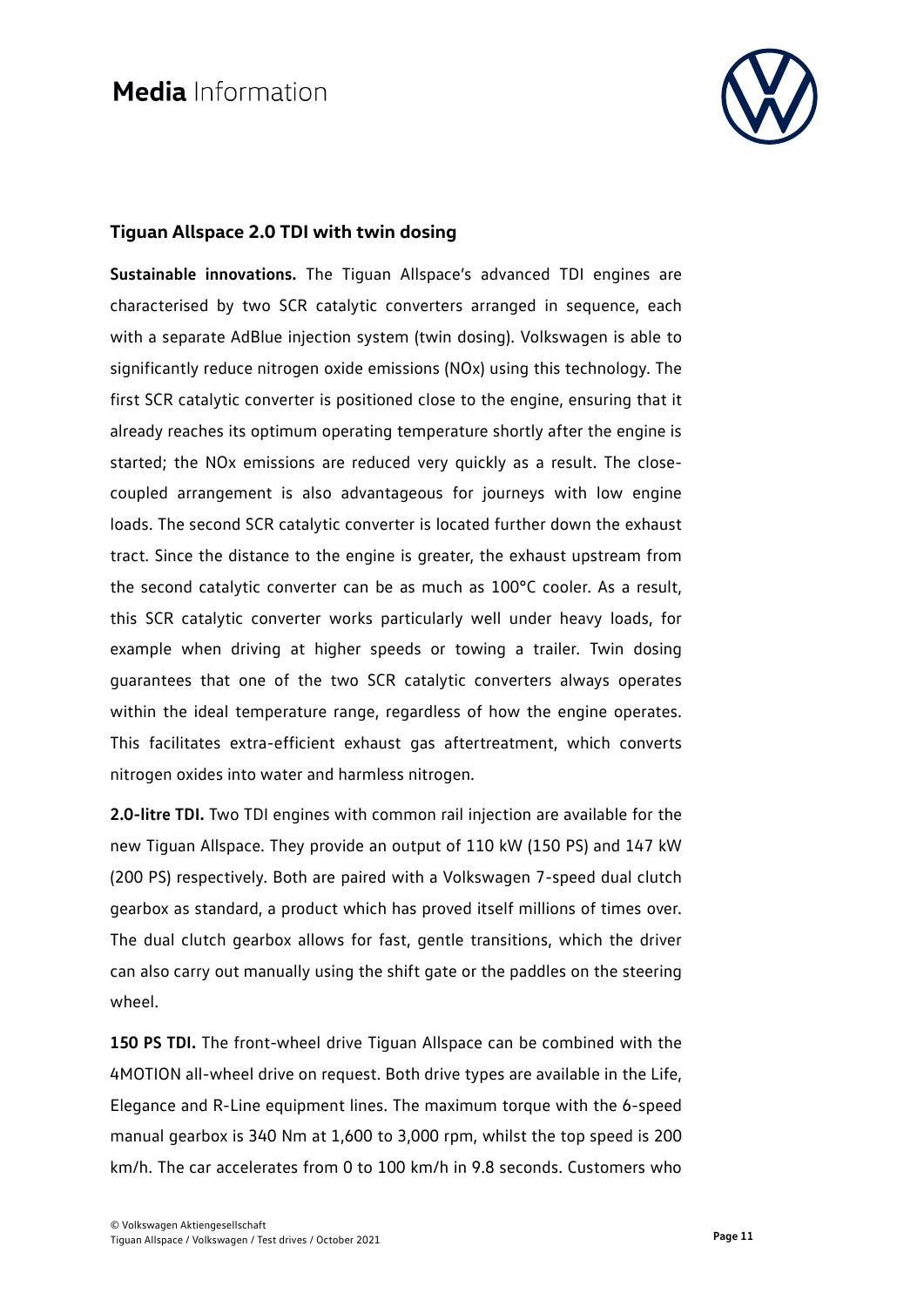

opt for the 7-speed DSG and front-wheel drive can likewise accelerate from 0 to 100 in 9.8 seconds and can reach a top speed of 199 km/h. The torque is 360 Nm at 1,600 to 2,750 rpm. The all-wheel drive 4MOTION model is fitted with a 7-speed DSG as standard. Here too, the maximum torque is 360 Nm at 1,600 to 2,750 rpm, and the top speed is 197 km/h; the vehicle accelerates from 0 to 100 km/h in 9.7 seconds.

**200 PS TDI.** The most powerful diesel engine in the Tiguan Allspace drive portfolio is equipped with a 7-speed DSG and 4MOTION all-wheel drive as standard. The maximum torque is 400 Nm at 1,750 to 3,500 rpm; the top speed is 216 km/h. capable of going from 0 to 100 km/h in just 7.8 seconds. The 200 PS version of the Tiguan Allspace is available with the Life, Elegance or R-Line equipment lines.

**4MOTION all-wheel drive with Active Control.** In the tried and trusted 4MOTION all-wheel drive system, the differential transfers the power to the left- and right-hand rear wheels with a ratio of 50:50 – in other words, the same level of torque is transferred to both wheels even when the differential lets them rotate at different speeds when cornering. The electronic driving profile programme Active Control includes the electronic differential lock XDS and allows the driver to choose between four different profiles. The Onroad profile is designed for driving on the road, whilst Offroad is intended for controlled off-road driving. Offroad Individual allows for personalised settings, while Snow optimises driving properties on icy or snow-covered surfaces. Using the different driving profiles, Active Control adapts the drive properties of the Tiguan Allspace to the surface that the car is currently driving on – for more comfort, safety and fun on roads of all kinds. The maximum trailer weight is up to 2.5 tonnes with 4MOTION all-wheel drive (braked at 12%), and up to 2.2 tonnes with front-wheel drive (braked at 8%).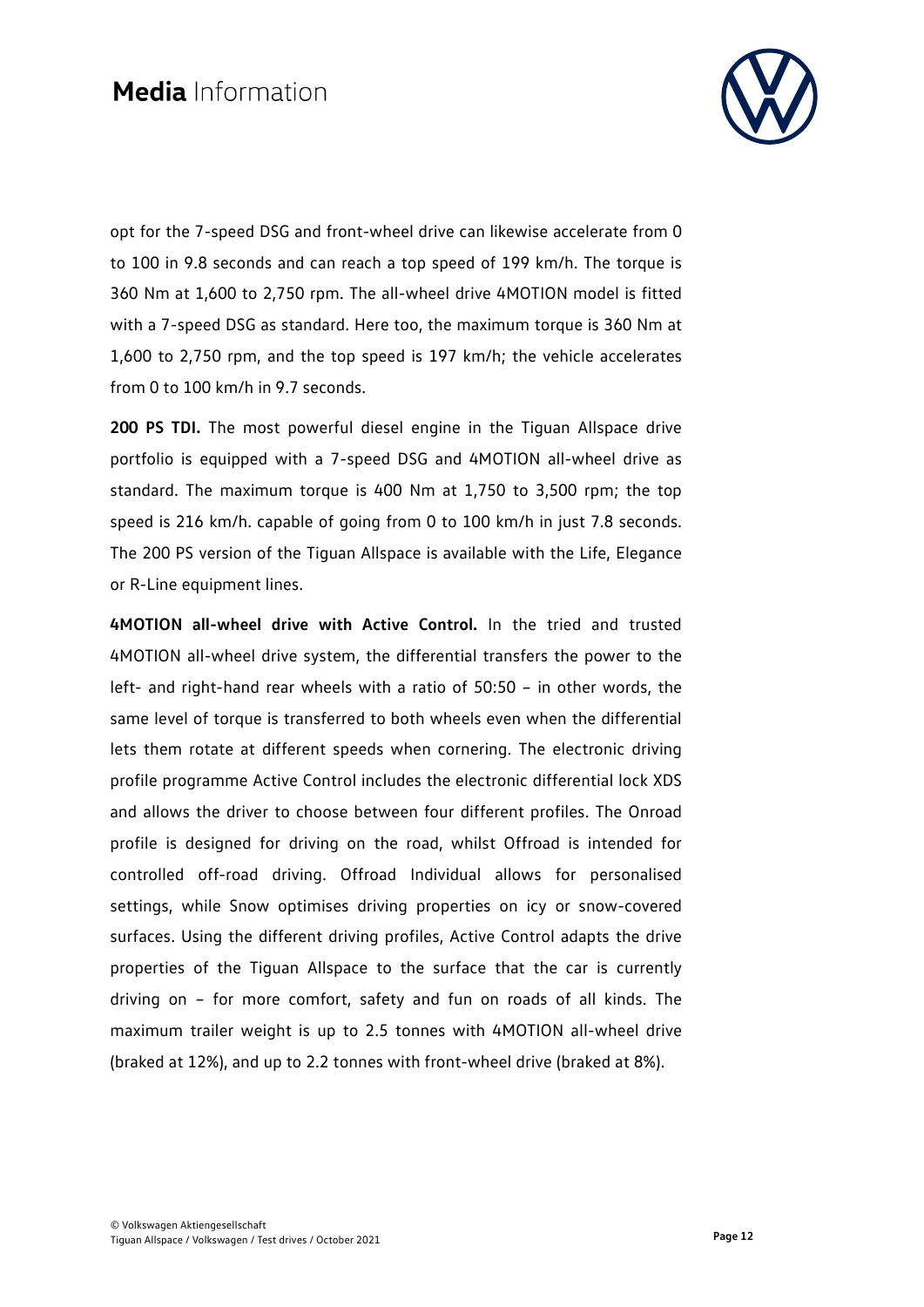

### The new equipment lines in detail **New matrix with significantly larger range of standard equipment**

### **Customers can now choose a vehicle according to their preferences**

**Tiguan: an ample basis<sup>3</sup>.** The new version of the Tiguan Allspace will make its début in 2021 with newly configured equipment lines. With its wide range of comfort features, the entry-level equipment line for the European market is an attractive option. These include  $17$ -inch surface-treated alloy wheels<sup>4</sup>, the Light & Sight package, high-quality décor options and seat covers, roof railing in Black and a robust underbody protection panel in Silver.

**Life: that certain something.** The first equipment line available in Germany is called Life. A boot lid with electric opening and closing, a full-colour 8-inch touchscreen, a leather multifunction steering wheel and gear knob, Digital Cockpit Pro with a 10.25-inch (26 cm) TFT colour display, side airbags for the outer seats in the second row, roof railings with an anodised finish in Silver, comfort seats, a range of assist systems, 18-inch aluminium wheels – all this comes as standard. The exterior mirror housing has silver paintwork, whilst the bumper is in the body colour with lower sections in Black. The front passenger seat backrest can be completely folded down to allow for flexible loading. Drawers under the front seats provide practical additional storage space. Two USB-C ports at the front and the mobile phone interface make it easy to integrate smartphones. And there are eight loudspeakers to ensure excellent sound quality whether when making phone calls or listening to music.

**Elegance: arrive in style.** Interior and exterior chrome trim, 19-inch Victoria Falls alloy wheels, illuminated sill panel trims in the door openings, a heated multifunction leather steering wheel with paddles, high-comfort front seats with height adjusters and a heating function – with this top-of-the-range equipment line, the Tiguan Allspace is the picture of elegance. The 30-colour background lighting is fitted as standard and allows the interior to look a little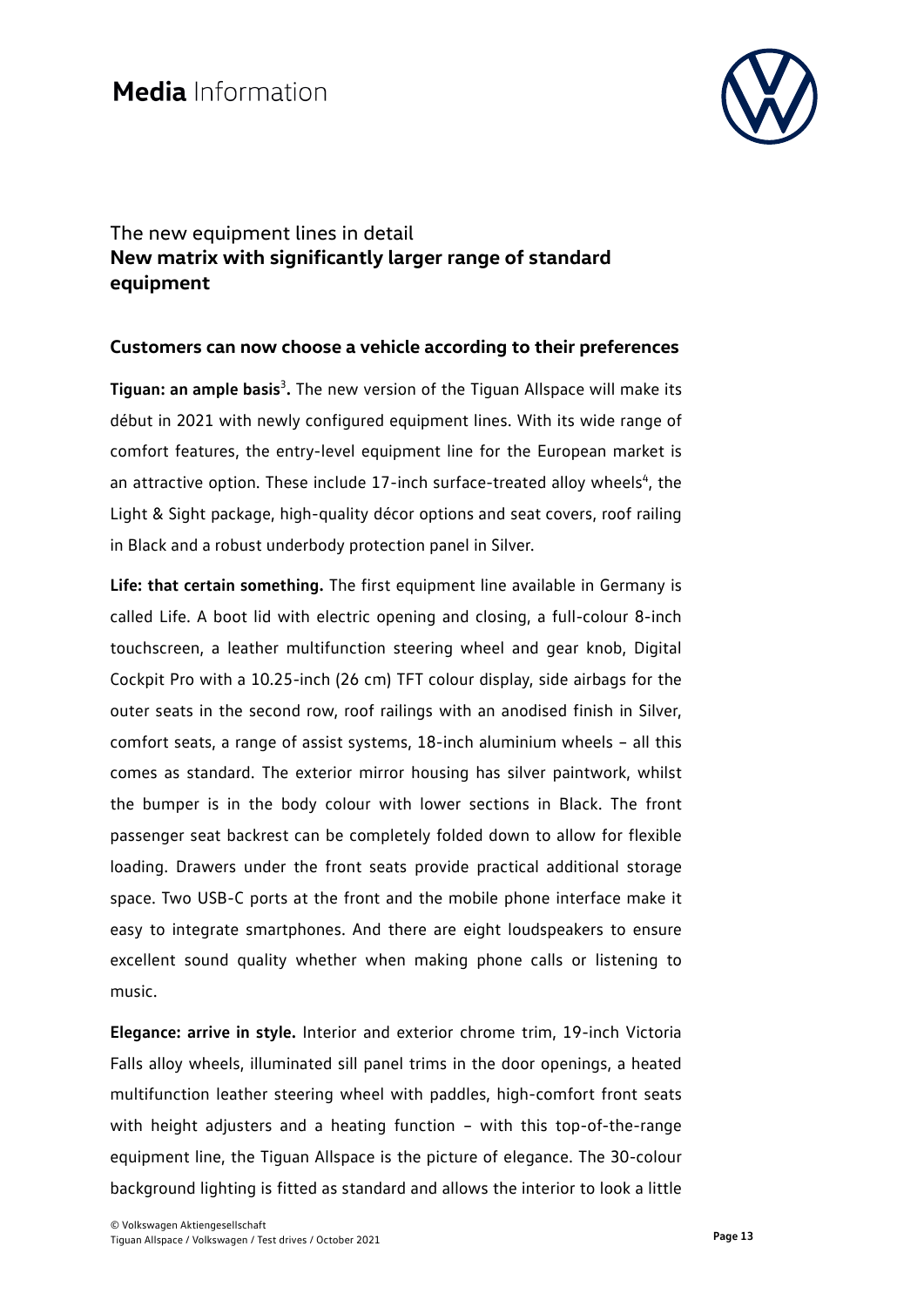

different every day to suit the mood of driver and passengers. The Easy Open & Close function enables sensor-controlled opening and closing of the boot lid operated by a foot movement. IQ.LIGHT – LED matrix headlights with LED daytime running lights, cornering light, dynamic turn signals and Dynamic Light Assist for matrix LED headlights all come as standard, ensuring optimum illumination of the road without dazzling road users driving ahead or oncoming traffic.

**R-Line: sporty to the max.** A multifunction leather sports steering wheel with touch control and R Line logo, decorative trim in Carbon Grey, stainless steel pedals and foot rests, exclusive 19-inch Valencia alloy wheels, bumpers with R styling including sill extensions and rear spoiler, black wheel housing extensions, sports seats with ArtVelours seat bolsters and textile floor mats with decorative seams – the R-Line effortlessly combines style and dynamism. The optional Black Style exterior stands out from the other equipment lines thanks to the black louvres in its radiator grille and front bumper, among other features. The wheels are optionally available as 20-inch versions.

**Optional features.** More is more. Volkswagen has put together a comprehensive range of optional equipment as well as design and equipment packages for the new Tiguan Allspace, allowing customers to increase comfort and convenience in accordance with their individual needs. For example, both driver and front passenger can opt for ergoActive seats which provide electric 4-way lumbar support adjustment and a massage function. Customers can also choose to order a tilting panoramic sunroof measuring 870 mm x 1,364 mm – one of the largest in this vehicle class. Those who opt for voice control in their vehicle can, for example, change radio stations using voice commands. The optional Vienna leather package offers the luxurious experience of perforated seats, with seat heating for both the driver and the front passenger. The full-colour head-up display shows driving-related information such as speed, directions and warnings in the driver's field of vision. The adaptive chassis control DCC<sup>1,2</sup> (standard in 180-kW TSI) ensures a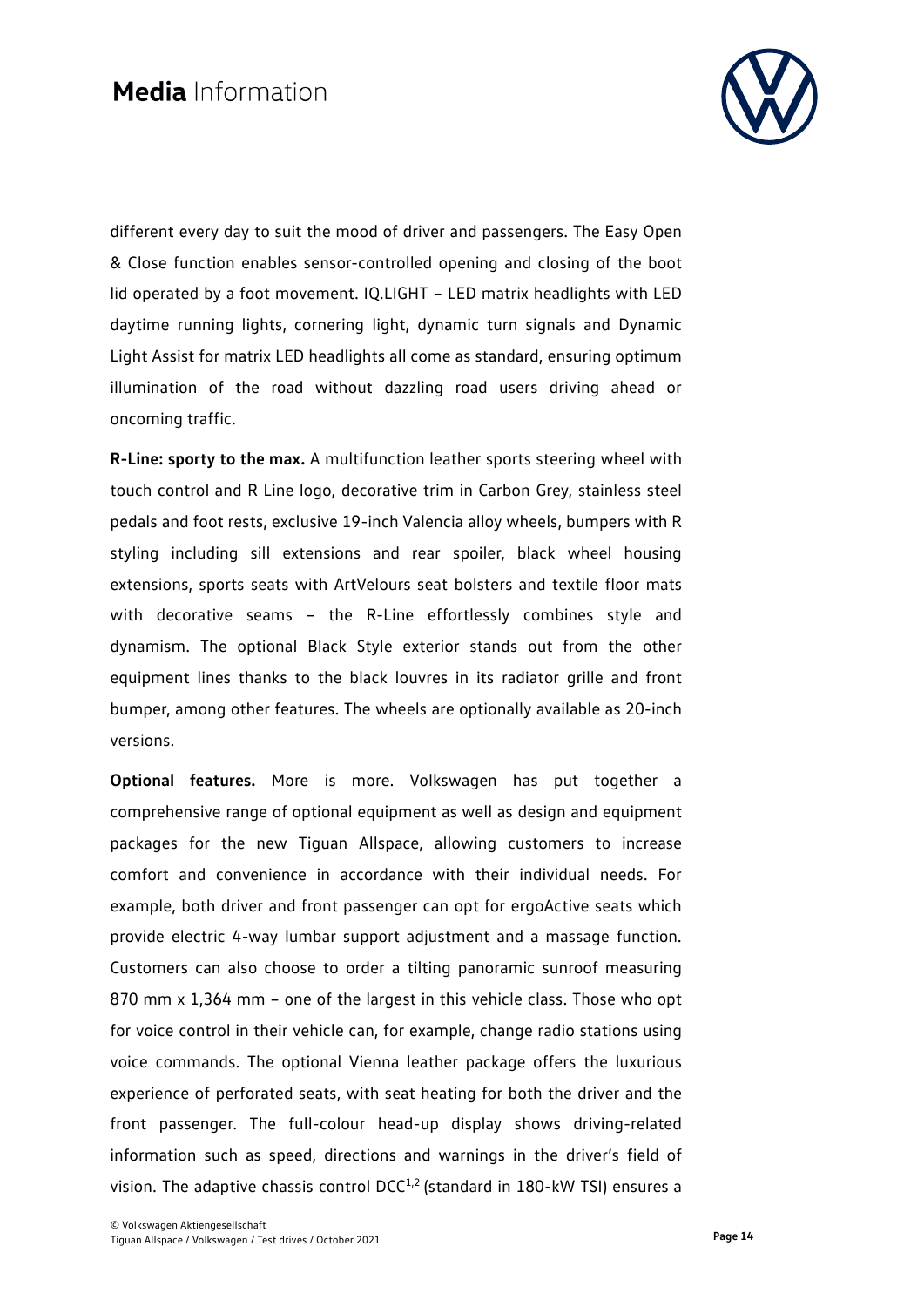

fine-tuned balance between comfort and dynamics whilst driving. The Trailer Assist system $^{1/2}$  supports the driver when manoeuvring a trailer: they simply select reverse gear, press the park button and choose the direction in which the trailer should move. They can then take their hands off the wheel, and only need to operate the accelerator and brakes and monitor the surrounding area – Trailer Assist takes care of the rest.

**Driving profile selection at your fingertips.** Using the driving profile selection<sup>1</sup> feature, the driver of the Tiguan Allspace can adjust the drive, steering and gearshift (DSG) to meet their personal preferences or the current road situation. There are six different profiles that can be selected by tapping the screen. Eco supports fuel-efficient driving, Comfort provides for a relaxed driving experience even on poor road surfaces, Normal is the preset for everyday driving, Sport facilitates sporty driving at the appropriate rpm, Offroad is the ideal profile for adventures on unpaved roads, and for those who want to configure their driving profile themselves, there is the Individual option.

**Safety features.** Every Tiguan Allspace is equipped with comprehensive safety features as standard, providing the best possible protection for passengers and other road users. Among these features are side airbags for the outer seats in the second seat row including side airbags at the front, a curtain airbag system and knee airbags on the driver and front passenger sides. The front passenger front airbag can be deactivated. The seats are equipped with a three-point automatic seat belt with belt tensioner (not available for the central rear seat). ISOFIX retaining rings ensure that two child restraint systems can be securely attached to the rear seats. The whiplash-optimised head restraints at the front can be adjusted for height and recline angle. There is no need to register for the Emergency Call Service; the service is already activated when the customer receives their vehicle. The electronic driving safety systems fitted as standard include: Electronic Stability Control (ESC) with counter steering assistance, anti-lock braking system (ABS), traction control system (ASR), electronic differential lock (EDS), engine drag torque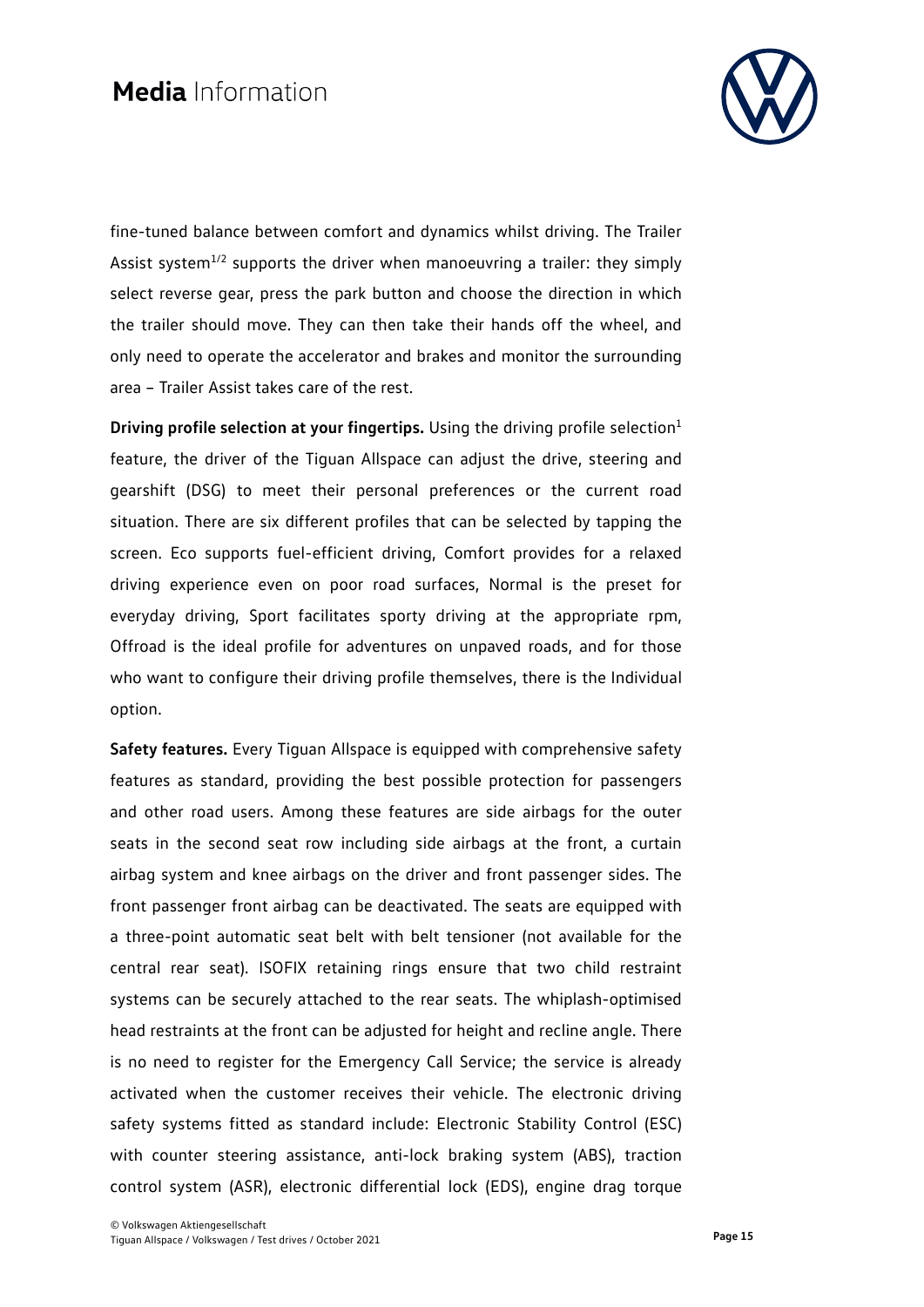

control (MSR) and trailer stabilisation. The electromechanical steering adjusts according to the speed at which the vehicle is travelling: the lower the speed, the easier it is to turn the steering wheel. As the car speeds up, the steering feel becomes more direct.

### **Assist and convenience systems** Automated driving features

### **Assisted driving up to 210 km/h.**

**Travel Assist<sup>1/2</sup>.** Volkswagen consolidates the systems it develops for assisted driving under the umbrella brand IQ.DRIVE. A central component of this is the driver assist system Travel Assist<sup>1/2</sup>, which is available in the Tiguan Allspace. This system can take over steering, braking and acceleration of the vehicle at speeds of up to 210 km/h. To do this, Travel Assist relies on familiar systems including Adaptive Cruise Control for longitudinal guidance, and Lane Assist (fitted as standard) for lateral guidance. The driver can activate the system using the Travel Assist button in the newly designed multifunction steering wheel. After doing so, the driver must keep their hands on the wheel. The Tiguan Allspace's electronics monitor this using the new touch-sensitive surfaces on the steering wheel. The driver is always ultimately responsible for controlling the vehicle – they must always be ready to override the assist systems if necessary.

**Predictive ACC<sup>2</sup>.** The new Tiguan Allspace with manual gearbox is equipped as standard with the current generation of the Adaptive Cruise Control system including a speed limiter. In models with 7-speed DSG, Adaptive Cruise Control also includes the stop & go feature. This assist system incorporates the signals from the front camera into its control mechanism, as well as GPS and map data in models with a navigation system. It also takes local speed limit information, town boundary signs, junctions and roundabouts into account in advance. The Autonomous Emergency Braking system<sup>2</sup> can now react even more effectively to persons that are crossing the road in complex situations. The latest generation of the enhanced lane keeping system Lane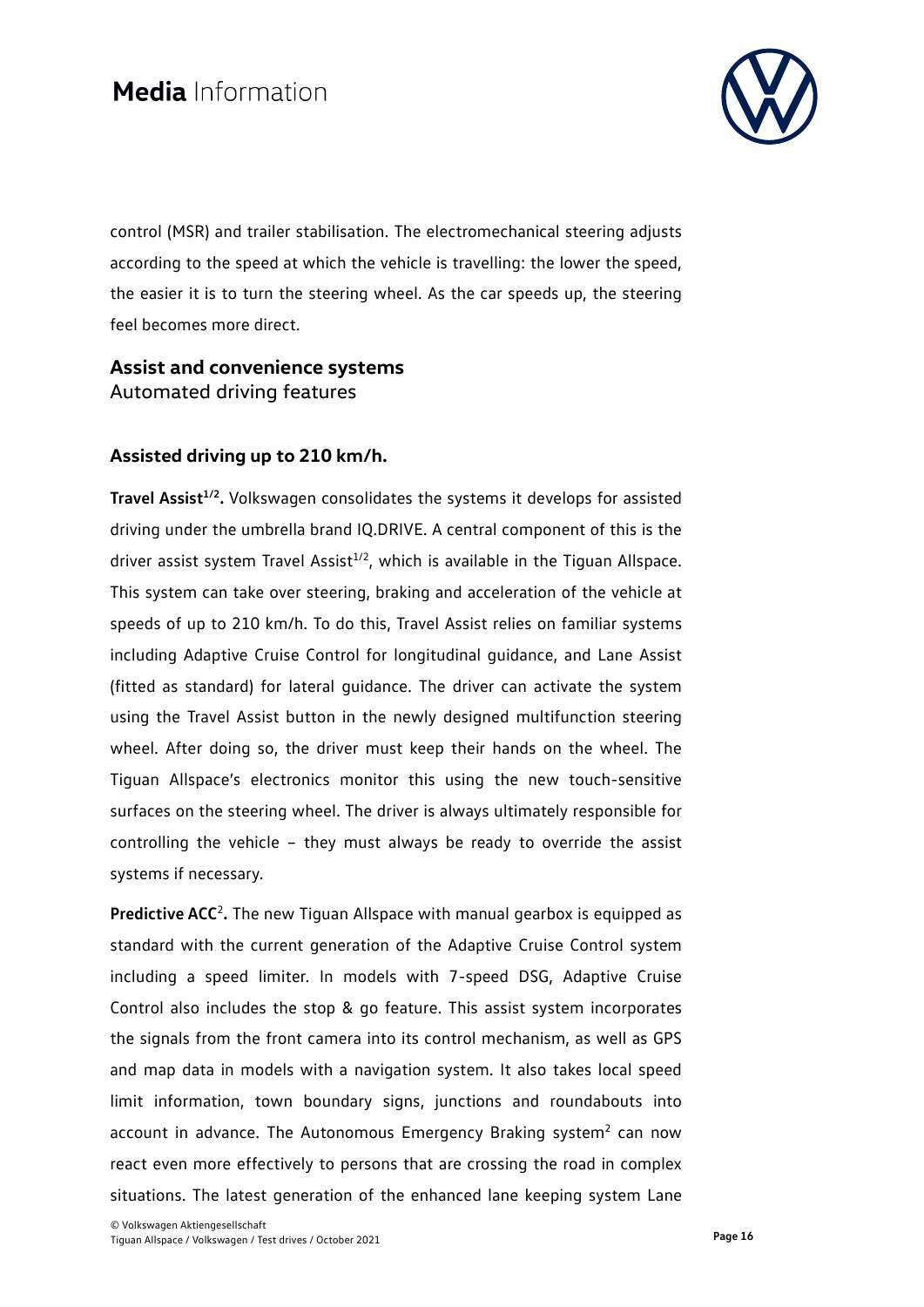

Assist<sup>2</sup> is now better able to detect lanes and natural lane boundaries such as grass edges even more accurately.

**City Emergency Braking System.** The City Emergency Braking System is a system enhancement for Front Assist and monitors the area in front of the Tiguan Allspace using a radar sensor. The system operates at speeds below 30 km/h. If the driver does not react to an impending collision with a vehicle ahead or a stationary vehicle, the brake system is preconditioned as in Front Assist. If necessary, the City Emergency Braking System then automatically initiates hard braking within system limits to reduce the severity of the impact. In addition, if the pedal force applied by the driver is insufficient, the system intervenes by applying maximum braking force.

**Driver Alert System.** The Driver Alert System, which comes as standard, detects if the driver has lost concentration and sends them an acoustic warning lasting five seconds. In addition, a break recommendation is displayed in the instrument cluster. If the driver does not take a break within the next 15 minutes, the warning is repeated.

**Automatic Post-Collision Braking System.** Around a quarter of all accidents with personal injury result from multicollisions that take place after the actual first accident. The Automatic Post-Collision Braking System can help to avoid secondary collisions or at least reduce their severity. After an initial collision, the Automatic Post-Collision Braking System automatically initiates a braking action – within system limits – even before the driver can react. In an ideal case, this can significantly reduce the severity of the accident or completely prevent it.

**Proactive occupant protection system.** If the proactive occupant protection system, working together with Front Assist and Side Assist, detects a potential accident situation – such as when hard braking is initiated by an activated brake assist system – the seatbelts for the driver and front-seat passenger are automatically pre-tensioned to ensure the best possible protection via the airbag and belt systems. If a highly critical and unstable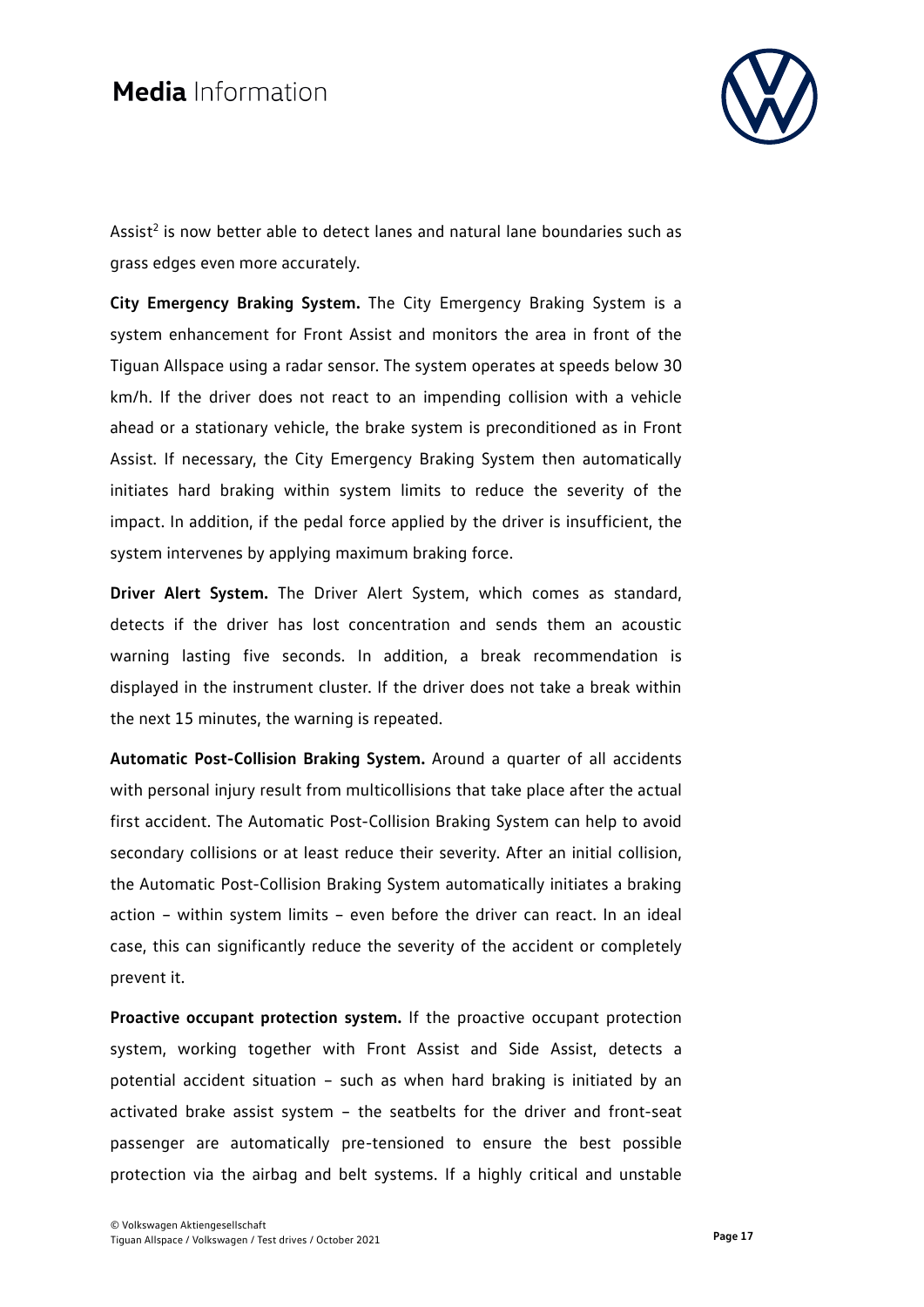

driving situation is detected – such as severe oversteer or understeer with ESC intervention – the side windows are closed (except for a small gap), as is the optional sliding sunroof. Background: with the windows and roof nearly closed, the head and side airbags are able to provide optimum support and thus be as effective as possible. As this system is offered in the new Tiguan Allspace in conjunction with the standard Autonomous Emergency Braking Front Assist function, the proactive occupant protection system also detects situations in which the distance to the vehicle ahead is critical, and it helps to shorten the vehicle's stopping distance. In hazardous situations, the driver is given a visual and an audible warning and is also warned with a preventative braking jolt.

**Park Assist.** The optional Park Assist including Park Distance Control automatically guides the Tiguan Allspace into parking bays and parallel parking spaces and can also drive the car out of the latter. The system is activated by pressing a button on the centre console. Using the indicators, the driver selects the side on which the vehicle is to be parked. Once Park Assist finds a sufficiently large parking space using the ultrasound sensors (40 cm of manoeuvring room at front and rear is sufficient), assisted parking can start: the driver selects reverse gear and then just has to accelerate and brake when needed. The car handles the steering. An automatic braking function provides assistance if the distance is insufficient.

**Tyre Pressure Loss Indicator.** The Tyre Pressure Loss Indicator utilises the wheel speed sensors of the anti-lock brake system (ABS). In case of tyre pressure loss, the rolling radius of the affected wheel decreases, and the wheel turns faster at the same vehicle speed. The system detects that the tyre pressure is insufficient from this and warns the driver visually via the standard Digital Cockpit Pro. However, the Tyre Pressure Loss Indicator does not relieve the driver of the obligation to check tyre pressures.

**Side Assist plus Lane Assist and Rear Traffic Alert.** The new Tiguan Allspace is equipped with the Lane Assist lane keeping system<sup>2</sup> as standard. If this versatile SUV is ordered with the optional driver assist system package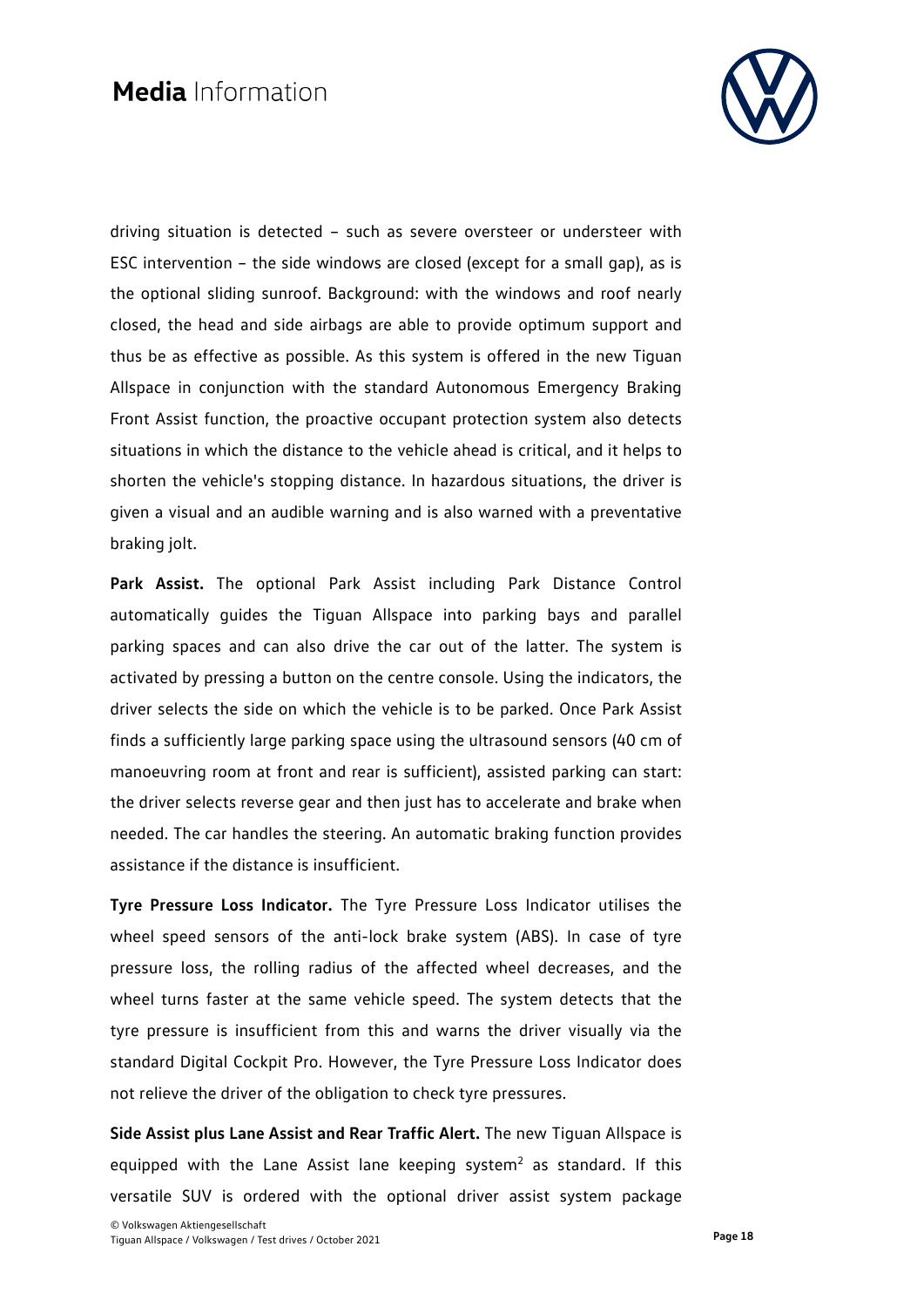

including the Side Assist lane change system, these two systems merge. Also on board in this case are Rear Traffic Alert, as well as the Front Assist Autonomous Emergency Braking including Pedestrian and Cyclist Monitoring. The driver assist system package can help to prevent serious accidents. Its advantages come into play in two situations in particular: on the motorway, it recognises vehicles in the blind spot that are overtaking quickly or driving at low speed in slow-moving traffic, warns the driver about them, and initiates counter-steering via Lane Assist before a dangerous situation can occur. When reversing out of a parking space, the sensor system already detects vehicles approaching from the side before they enter the driver's field of vision. It can then warn the driver very early on about traffic crossing sideways.

**Autonomous Emergency Braking Front Assist.** Front Assist, which is fitted as standard, uses a radar sensor integrated into the front of the vehicle to continuously monitor the distance to the vehicles ahead. The system assists the driver in critical situations by preconditioning the brake system, alerting the driver to the need to react by visual and audible warnings and, in a second stage, by a brief warning jolt of the brake pedal. If the driver does not brake hard enough, the system automatically generates the necessary amount of brake pressure to prevent a collision. If the driver does not react at all, Front Assist automatically applies the brakes to give the driver more reaction time. In addition, the system assists by informing the driver if the distance to the vehicle ahead is too short. In addition to detecting vehicles, the latest version of Front Assist – fitted as standard in the Tiguan Allspace – also detects pedestrians and cyclists who are crossing the road. And it does this not only during the day, but in darkness as well. As soon as a pedestrian or cyclist is at risk, the system warns the driver and, in a final stage, applies the brakes to slow down the Tiguan Allspace within the limits of the system. The Front Assist system also includes the City Emergency Braking function.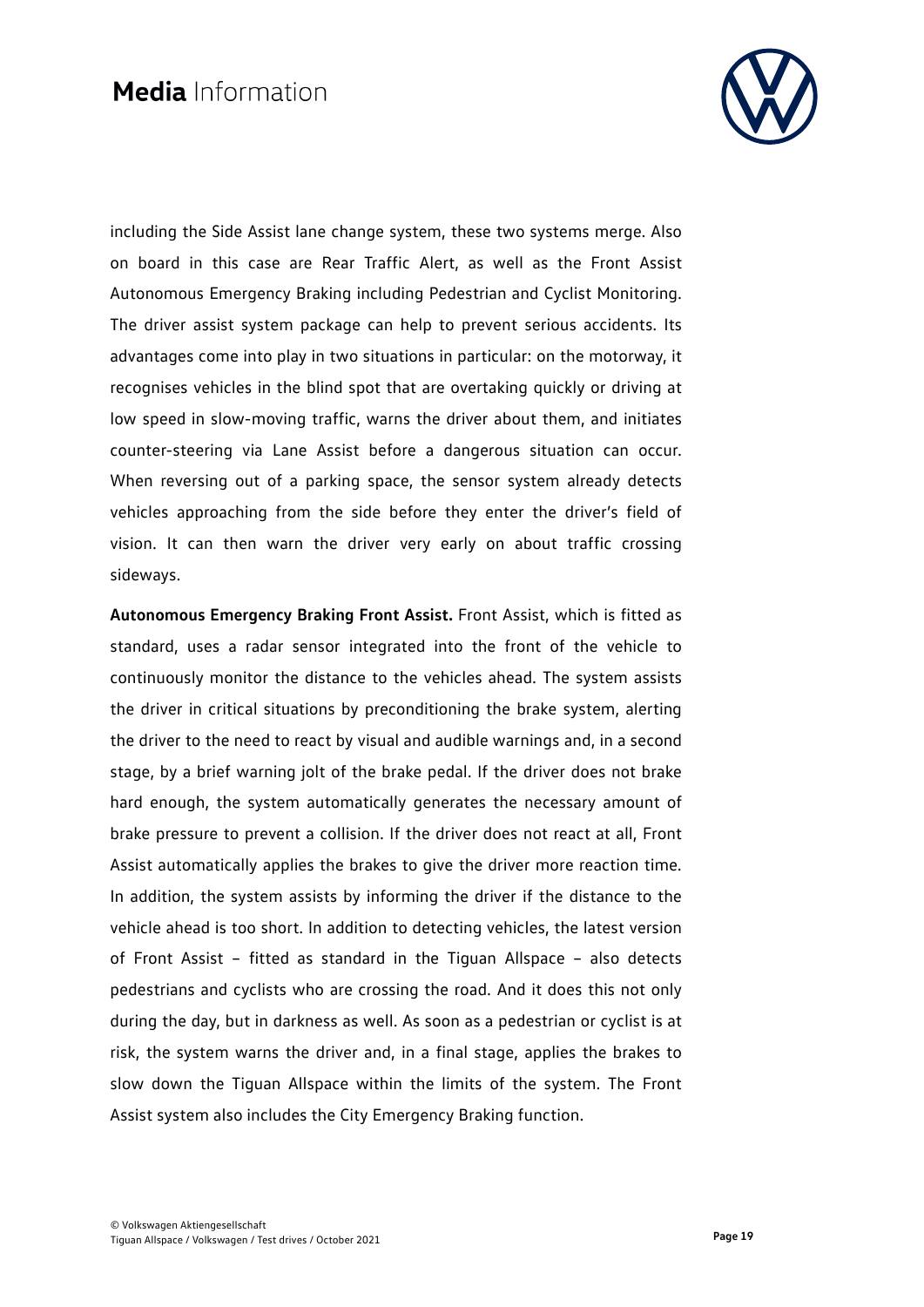

### The Tiguan Allspace – a global success story **Going to great lengths. A little more space, a little more style**

### **The Volkswagen SUV with up to seven seats**<sup>1</sup>

**Top-selling SUV in Europe.** Over two model generations, the Tiguan has developed into one of the most successful sport utility vehicles in the world. Ever since it made its début on the world stage at the 2007 International Motor Show (IAA) in Frankfurt, the car has been a mainstay for both the brand and the Volkswagen Group. The first extensive model update took place in 2011; in 2015, Volkswagen presented the completely new second-generation Tiguan, which was based on the modular transverse matrix (MQB). This Tiguan was launched in April 2016 and headed up Volkswagen's global SUV campaign.

**XL version is the crowning glory of the Tiguan second generation.** The new XL version of the Tiguan was unveiled in 2017, featuring a longer wheelbase (110 mm extra), larger luggage compartment (145 litres extra) and unique front and rear ends. The SUV, which can be ordered as a five- or a seven-seater – in which case there is a third seat row  $1$  – is first manufactured at the Puebla factory in Mexico. SAIC Volkswagen produces an independent version for the Chinese market known as the Tiguan  $L^3$  at the Anting plant in Shanghai. In America and China, Volkswagen sells the second-generation Tiguan exclusively in its long version. Meanwhile, the long model variant is available as the Tiguan Allspace in Europe and many other markets.

**Tiguan LWB and NWB.** Internally, Volkswagen refers to the two wheelbase versions as Tiguan NWB (normal wheelbase) and LWB (long wheelbase). While both models are largely identical in technical terms, they differ primarily in relation to the front-end design, the space available in the passenger compartment, and the range of standard equipment. The five-seat European version of the more luxurious Tiguan Allspace (LWB) offers a luggage compartment volume of between 760 and 1,920 litres, whilst the sevenseater provides between 700 and 1,755 litres, and the five-seat Tiguan (NWB)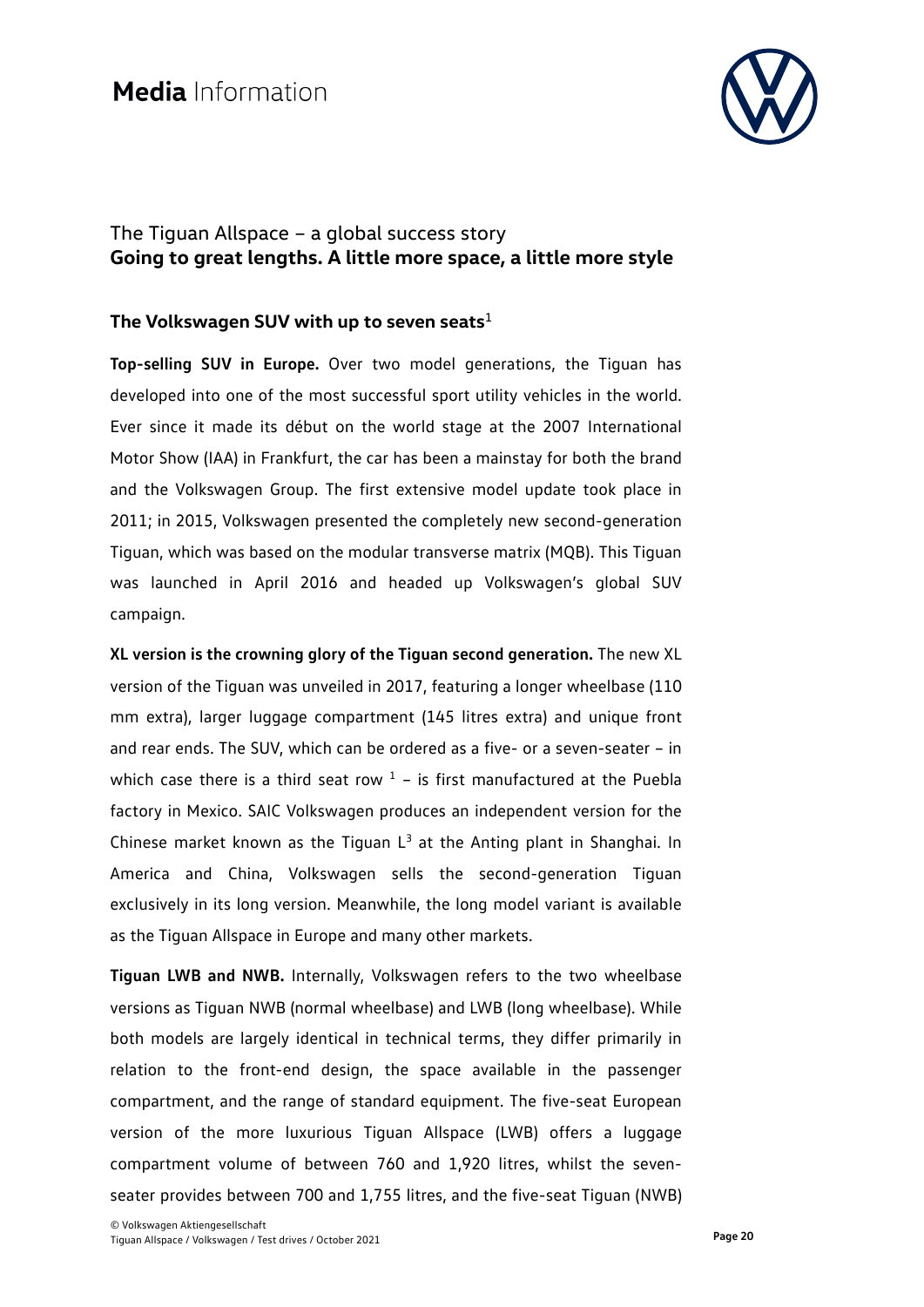

offers between 615 and 1,655 litres. In 2018, SAIC Volkswagen expanded the powertrain range of the Tiguan LWB in China to include the Tiguan L PHEV3 with a plug-in hybrid drive.

**Four factories, four time-zones.** Since the Tiguan product line was launched in 2007, over 6.4 million units have been sold. At peak production times, a new Tiguan rolls of the production line every 35 seconds on average, with up to 2,500 units produced every single day. The four Volkswagen factories in which this versatile car is currently manufactured are spread across four time-zones and three continents. The site in Puebla, Mexico produces the Tiguan Allspace for countries in Europa, Africa<sup>3</sup>, Asia<sup>3</sup> and Oceania<sup>3</sup> as well as the LWB versions of the Tiguan for North<sup>3</sup> and South America<sup>3</sup>. In Shanghai, SAIC Volkswagen manufactures the Tiguan  $L<sup>3</sup>$  (LWB) for the Chinese market. The version with a normal wheelbase (NWB) is manufactured at Volkswagen's main plant in Wolfsburg, Germany, for the markets in Europe, Africa, Asia and Oceania. The Kaluga plant, situated 170 kilometres south-west of Moscow, produces the Tiguan NWB3 vehicles for the Russian market and for neighbouring Central Asian countries. The top three markets for the SUV are China, the USA and Germany.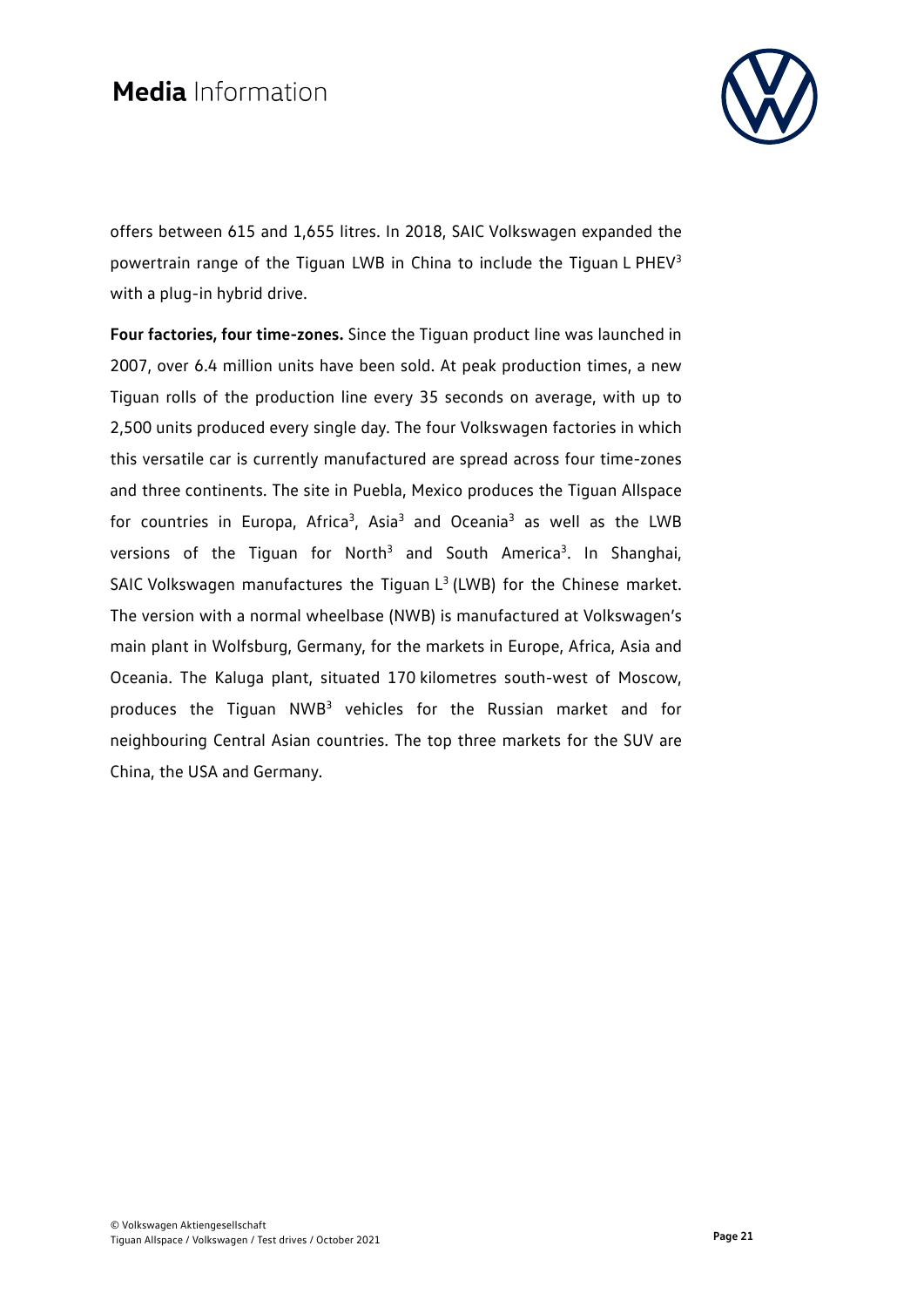

## **Technical data**

Tiguan Allspace

| Life<br>Petrol      |                                   |                      |
|---------------------|-----------------------------------|----------------------|
| Engine              | Gearbox                           | Power                |
|                     |                                   | Maximum in / kW (PS) |
| 1.5 TSI PPF         | 6-speed manual gearbox            | 110 kW (150 PS)      |
| 1.5 TSI PPF         | 7-speed dual clutch gearbox (DSG) | 110 kW (150 PS)      |
| 2.0 TSI PPF 4MOTION | 7-speed dual clutch gearbox (DSG) | 140 kW (190 PS)      |

### **Life**

| ۰. | ۰. | M.<br>۰, | ×<br>۰. |  |
|----|----|----------|---------|--|

| Engine              | Gearbox                           | Power                |
|---------------------|-----------------------------------|----------------------|
|                     |                                   | Maximum in / kW (PS) |
| 2.0 TDI SCR         | 6-speed manual gearbox            | 110 kW (150 PS)      |
| 2.0 TDI SCR         | 7-speed dual clutch gearbox (DSG) | 110 kW (150 PS)      |
| 2.0 TDI SCR 4MOTION | 7-speed dual clutch gearbox (DSG) | 110 kW (150 PS)      |
| 2.0 TDI SCR 4MOTION | 7-speed dual clutch gearbox (DSG) | 147 kW (200 PS)      |

#### **Elegance**

| Petrol              |                                   |                      |
|---------------------|-----------------------------------|----------------------|
| Engine              | Gearbox                           | Power                |
|                     |                                   | Maximum in / kW (PS) |
| 2.0 TSI PPF 4MOTION | 7-speed dual clutch gearbox (DSG) | 140 kW (190 PS)      |
| 2.0 TSI PPF 4MOTION | 7-speed dual clutch gearbox (DSG) | 180 kW (245 PS)      |

#### **Elegance**

#### **Diesel**

| Engine              | Gearbox                           | Power                |
|---------------------|-----------------------------------|----------------------|
|                     |                                   | Maximum in / kW (PS) |
| 2.0 TDI SCR 4MOTION | 7-speed dual clutch gearbox (DSG) | 110 kW (150 PS)      |
| 2.0 TDI SCR 4MOTION | 7-speed dual clutch gearbox (DSG) | 147 kW (200 PS)      |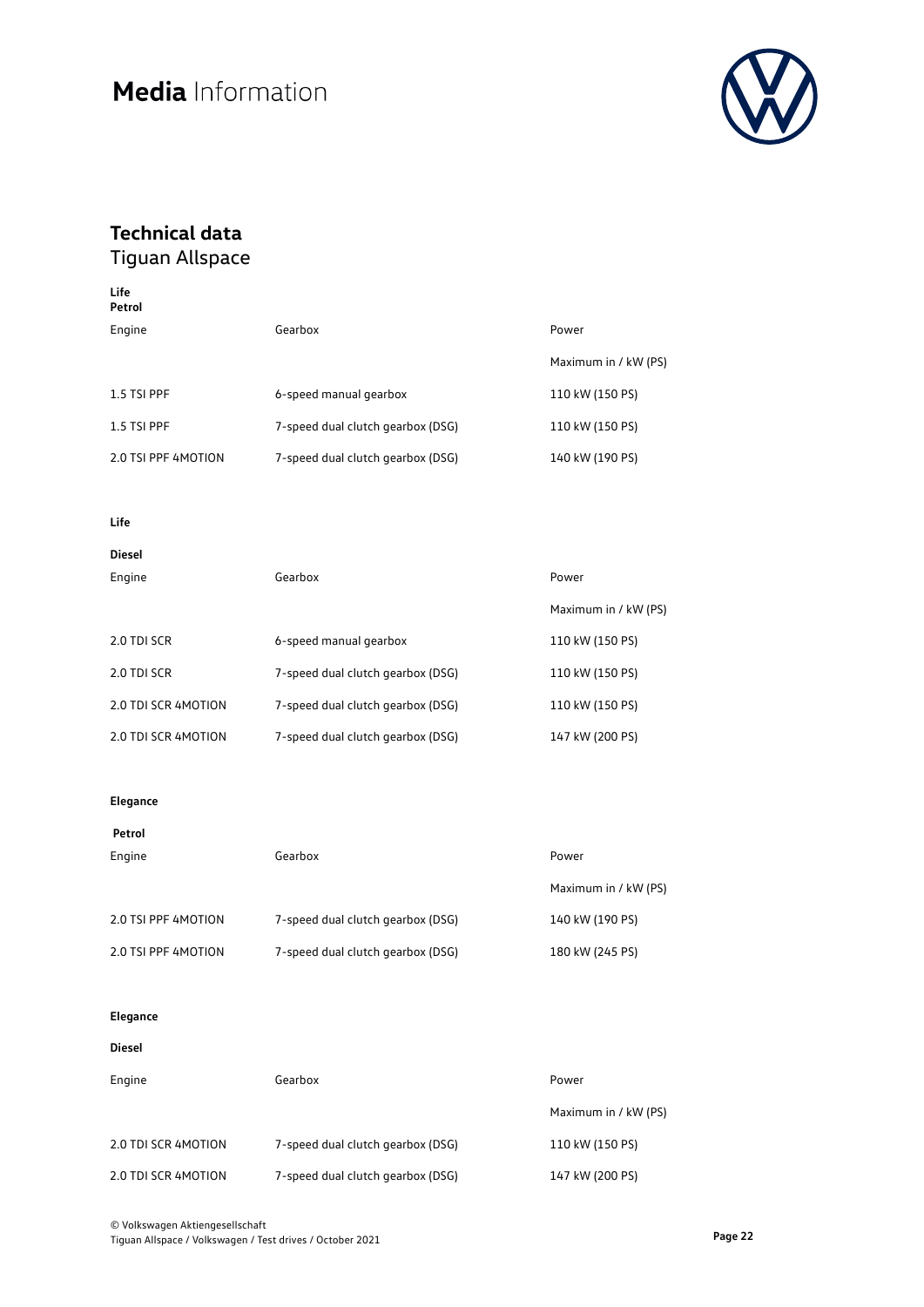

## **Technical data**

| R-Line<br>Petrol    |                                   |                      |
|---------------------|-----------------------------------|----------------------|
| Engine              | Gearbox                           | Power                |
|                     |                                   | Maximum in / kW (PS) |
| 2.0 TSI PPF 4MOTION | 7-speed dual clutch gearbox (DSG) | 140 kW (190 PS)      |
| 2.0 TSI PPF 4MOTION | 7-speed dual clutch gearbox (DSG) | 180 kW (245 PS)      |
|                     |                                   |                      |
| R-Line              |                                   |                      |
| <b>Diesel</b>       |                                   |                      |
| Engine              | Gearbox                           | Power                |
|                     |                                   | Maximum in / kW (PS) |
| 2.0 TDI SCR 4MOTION | 7-speed dual clutch gearbox (DSG) | 110 kW (150 PS)      |
| 2.0 TDI SCR 4MOTION | 7-speed dual clutch gearbox (DSG) | 147 kW (200 PS)      |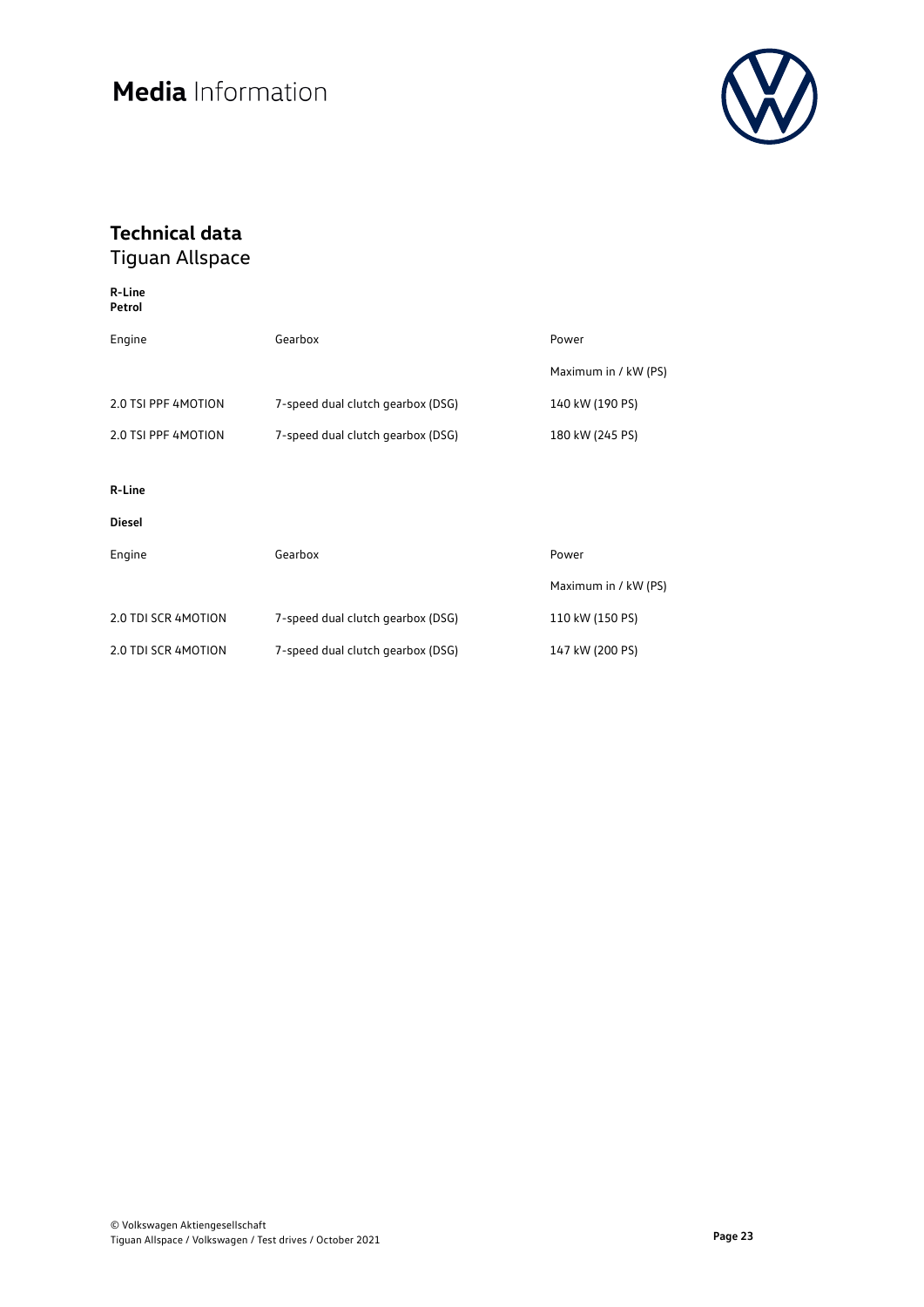

### **Technical data**

| Petrol                                      | 1.5 TSI PPF 110 kW             | 1.5 TSI PPF 110 kW                | 2.0 TSI PPF 4MOTION 140 kW        |
|---------------------------------------------|--------------------------------|-----------------------------------|-----------------------------------|
| Engine, gearbox                             |                                |                                   |                                   |
| Engine type / valves per cylinder           | 4-cylinder petrol engine / 4   | 4-cylinder petrol engine / 4      | 4-cylinder petrol engine / 4      |
| Injection / forced induction                | Direct injection, turbocharger | Direct injection, turbocharger    | Direct injection, turbocharger    |
| Capacity, litres / cc                       | 1.51/1,498                     | $1.5$ $1/1,498$                   | 2.01/1,984                        |
| Max. power, kW (PS) at rpm                  | 110 kW (150 PS)                | 110 kW (150 PS)                   | 140 kW (190 PS)                   |
| Max. torque, Nm at rpm                      | 250 Nm/ 1500-3,500 rpm         | 250 Nm/ 1500-3,500 rpm            | 320 Nm / 1,500-4,100 rpm          |
| Emissions class                             | Euro 6                         | Euro 6                            | Euro 6                            |
| Gearbox variant                             | 6-speed                        | 7-speed dual clutch gearbox (DSG) | 7-speed dual clutch gearbox (DSG) |
| Weights                                     |                                |                                   |                                   |
| Min. kerb weight                            | 1,571 kg                       | 1,604 kg                          | 1,735 kg                          |
| Max. gross vehicle weight rating            | 2,110 kg                       | 2,140 kg                          | 2,300 kg                          |
| Max. front / rear gross axle weight rating  | 1,080 kg / 1,080 kg            | 1,110 kg / 1,080 kg               | 1,180 kg / 1,170 kg               |
| Maximum trailer weight, braked at 12% / 8%  | 1,800 kg / 2,000 kg            | 1,800 kg / 2,000 kg               | 2,500 kg                          |
| Maximum trailer weight, unbraked            | 750 kg                         | 750 kg                            | 750 kg                            |
| Permissible drawbar load / permissible roof | 100 kg / 75 kg                 | 100 kg / 75 kg                    | 100 kg / 75 kg                    |
| load                                        |                                |                                   |                                   |
| <b>Driving performance</b>                  |                                |                                   |                                   |
| Maximum speed, km/h                         | 201                            | 200                               | 213                               |
| Acceleration from 0-100 km/h                | 10.3s                          | 9.6s                              | 7.7s                              |
| <b>Fuel consumption</b>                     |                                |                                   |                                   |
| Fuel in accordance with 99/100/EC           | Petrol                         | Petrol                            | Petrol                            |
| Fuel consumption, urban, I/100 km           | $6.8 - 6.7$                    | $6.7 - 6.5$                       | $8.1 - 7.6$                       |
| extra-urban, I/100 km                       | $5.6 - 5.1$                    | $5.7 - 5.3$                       | $6.5 - 6.1$                       |
| combined, I/100 km                          | $6.0 - 5.7$                    | $6.1 - 5.7$                       | $7.1 - 6.7$                       |
| Combined CO <sub>2</sub> emissions, g/km    | 138.0-130.0                    | 139.0-130.0                       | 162.0-152.0                       |
| Efficiency class                            | $B - B$                        | $B - A$                           | $C - B$                           |
| Tank volume                                 | 581                            | 581                               | 581                               |
| <b>Electrical charging system</b>           |                                |                                   |                                   |
| Battery energy content in kWh (net)         | - kWh                          | - kWh                             | - kWh                             |
| AC charging time, 7.2 kW 100% SOC, h        | ÷                              | ÷                                 | -:-                               |
| Range                                       |                                |                                   |                                   |
| Total range (NEDC)                          | - km                           | $- km$                            | - km                              |
| <b>Equipment lines</b>                      |                                |                                   |                                   |
| Available as                                | Life                           | Life                              | Life                              |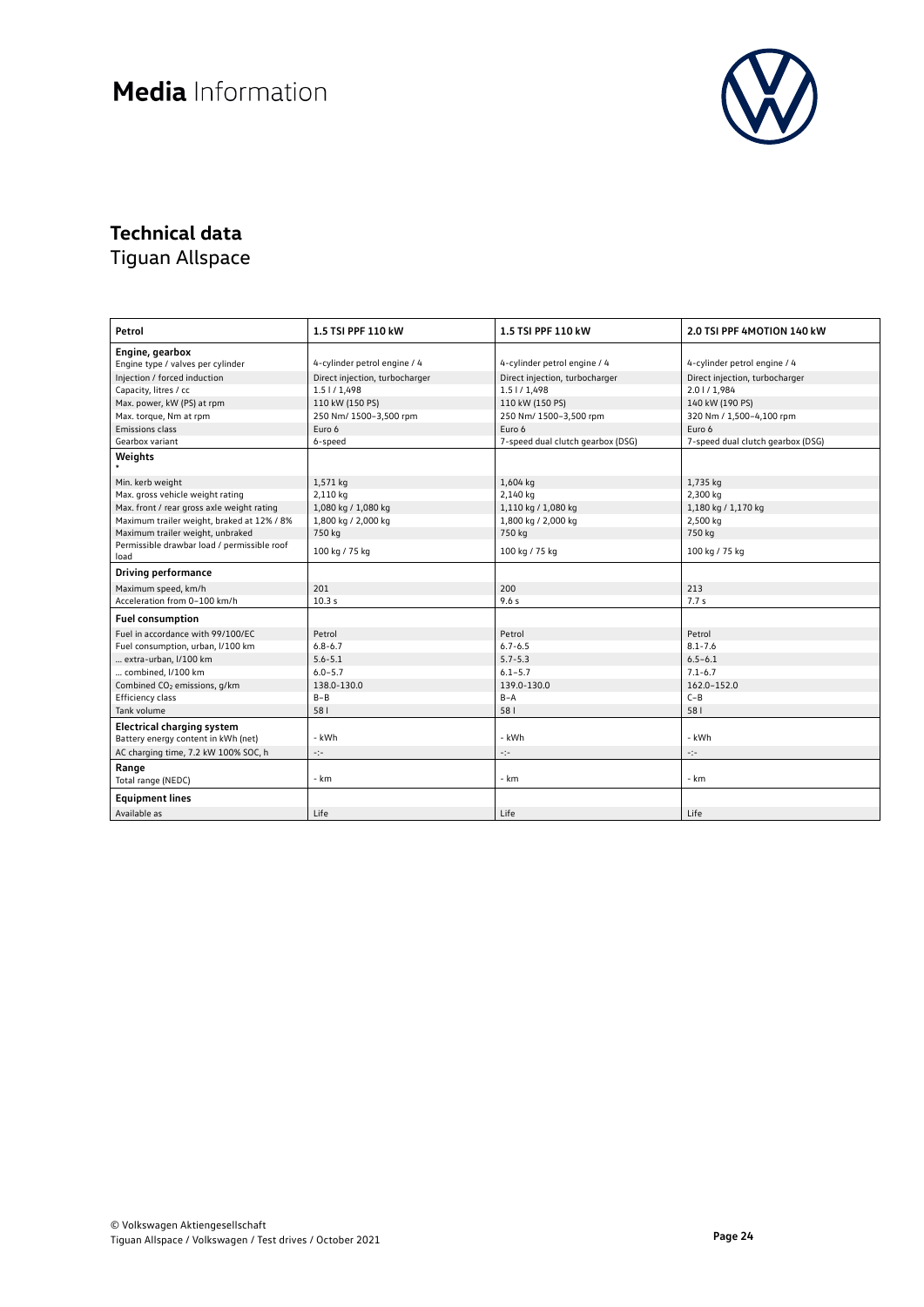

## **Technical data**

| Petrol                                                                   | <b>2.0 TSI PPF 4MOTION</b>        | <b>2.0 TSI PPF 4MOTION</b>        | <b>2.0 TSI PPF 4MOTION</b>        |
|--------------------------------------------------------------------------|-----------------------------------|-----------------------------------|-----------------------------------|
|                                                                          | 140 kW                            | 140 kW                            | 180 kW                            |
| Engine, gearbox                                                          |                                   |                                   |                                   |
| Engine type / valves per cylinder                                        | 4-cylinder petrol engine / 4      | 4-cylinder petrol engine / 4      | 4-cylinder petrol engine / 4      |
| Injection / forced induction                                             | Direct injection, turbocharger    | Direct injection, turbocharger    | Direct injection, turbocharger    |
| Capacity, litres / cc                                                    | 2.01/1.984                        | 2.01/1.984                        | 2.0   / 1,984                     |
| Max. power, kW (PS) at rpm                                               | 140 kW (190 PS)                   | 140 kW (190 PS)                   | 180 kW (245 PS)                   |
| Max. torque, Nm at rpm                                                   | 320 Nm / 1,500-4,100 rpm          | 320 Nm / 1,500-4,100 rpm          | 370 Nm / 1,600-4,300 rpm          |
| Emissions class                                                          | Euro 6                            | Euro 6                            | Euro 6                            |
| Gearbox variant                                                          | 7-speed dual clutch gearbox (DSG) | 7-speed dual clutch gearbox (DSG) | 7-speed dual clutch gearbox (DSG) |
| Weights                                                                  |                                   |                                   |                                   |
|                                                                          |                                   |                                   |                                   |
| Min. kerb weight                                                         | 1,735 kg                          | 1,735 kg                          | 1,743 kg                          |
| Max. gross vehicle weight rating                                         | 2,300 kg                          | 2,300 kg                          | 2,360 kg                          |
| Max. front / rear gross axle weight rating                               | 1,180 kg / 1,170 kg               | 1,180 kg / 1,170 kg               | 1,180 kg / 1,230 kg               |
| Maximum trailer weight, braked at 12% / 8%                               | 2,500 kg                          | 2,500 kg                          | 2,500 kg                          |
| Maximum trailer weight, unbraked                                         | 750 kg                            | 750 kg                            | 750 kg                            |
| Permissible drawbar load / permissible roof load                         | 100 kg / 75 kg                    | 100 kg / 75 kg                    | 100 kg / 75 kg                    |
| <b>Driving performance</b>                                               |                                   |                                   |                                   |
| Maximum speed, km/h                                                      | 213                               | 213                               | 229                               |
| Acceleration from 0-100 km/h                                             | 7.7s                              | 7.7s                              | 6.2s                              |
| <b>Fuel consumption</b>                                                  |                                   |                                   |                                   |
| Fuel in accordance with 99/100/EC                                        | Petrol                            | Petrol                            | Petrol                            |
| Fuel consumption, urban, I/100 km                                        | $8.1 - 7.7$                       | $7.9 - 7.7$                       | $9.4 - 9.2$                       |
| extra-urban, I/100 km                                                    | $6.5 - 6.3$                       | $6.4 - 6.3$                       | $6.6 - 6.4$                       |
| combined, I/100 km                                                       | $7.1 - 6.8$                       | $6.9 - 6.8$                       | $7.6 - 7.5$                       |
| Combined CO <sub>2</sub> emissions, g/km                                 | 162.0-156.0                       | 158.0-156.0                       | 174.0-170.0                       |
| Efficiency class                                                         | $C - B$                           | $B - B$                           | $C - C$                           |
| Tank volume                                                              | 581                               | 581                               | 581                               |
| <b>Electrical charging system</b><br>Battery energy content in kWh (net) | - kWh                             | - kWh                             | - kWh                             |
|                                                                          |                                   |                                   |                                   |
| AC charging time, 7.2 kW 100% SOC, h                                     | ÷t÷                               | -:-                               | -:-                               |
| Range<br>Total range (NEDC)                                              | - km                              | - km                              | - km                              |
| <b>Equipment lines</b>                                                   |                                   |                                   |                                   |
| Available as                                                             | Elegance                          | R-Line                            | Elegance                          |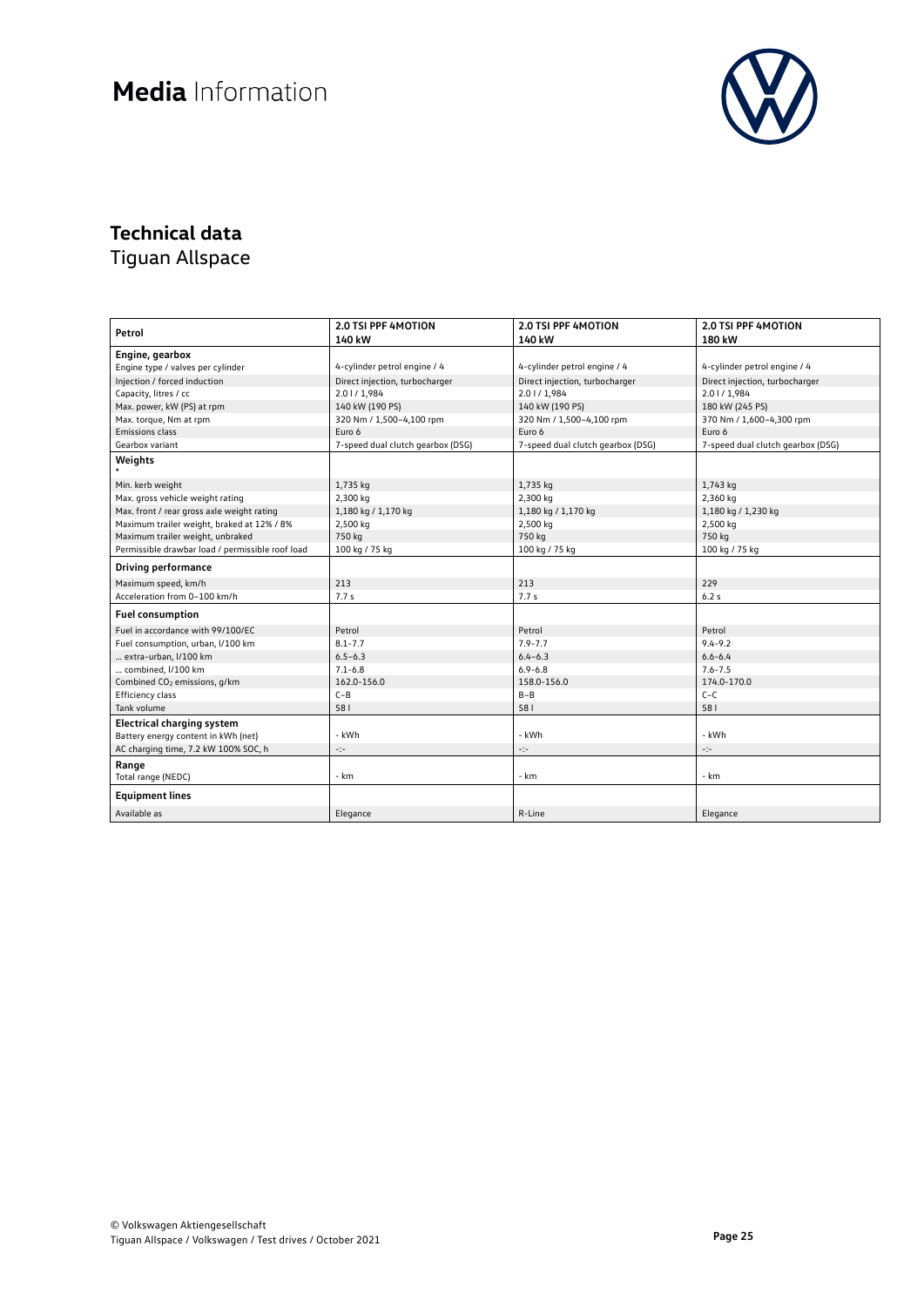

## **Technical data**

| Petrol                                           | 22.0 TSI PPF 4MOTION 180 kW       |
|--------------------------------------------------|-----------------------------------|
| Engine, gearbox                                  |                                   |
| Engine type / valves per cylinder                | 4-cylinder petrol engine / 4      |
| Injection / forced induction                     | Direct injection, turbocharger    |
| Capacity, litres / cc                            | 2.01/1,984                        |
| Max. power, kW (PS) at rpm                       | 180 kW (245 PS)                   |
| Max. torque, Nm at rpm                           | 370 Nm / 1,600-4,300 rpm          |
| Emissions class                                  | Euro 6                            |
| Gearbox variant                                  | 7-speed dual clutch gearbox (DSG) |
| Weights                                          |                                   |
|                                                  |                                   |
| Min. kerb weight                                 | 1,743 kg                          |
| Max. gross vehicle weight rating                 | 2,360 kg                          |
| Max. front / rear gross axle weight rating       | 1,180 kg / 1,230 kg               |
| Maximum trailer weight, braked at 12% / 8%       | 2,500 kg                          |
| Maximum trailer weight, unbraked                 | 750 kg                            |
| Permissible drawbar load / permissible roof load | 100 kg / 75 kg                    |
| <b>Driving performance</b>                       |                                   |
| Maximum speed, km/h                              | 229                               |
| Acceleration from 0-100 km/h                     | 6.2s                              |
| <b>Fuel consumption</b>                          |                                   |
| Fuel in accordance with 99/100/EC                | Petrol                            |
| Fuel consumption, urban, I/100 km                | $9.2 - 9.2$                       |
| extra-urban, I/100 km                            | $6.5 - 6.4$                       |
| combined, I/100 km                               | $7.5 - 7.5$                       |
| Combined CO <sub>2</sub> emissions, q/km         | 171.0-170.0                       |
| Efficiency class                                 | $C-C$                             |
| Tank volume                                      | 581                               |
| <b>Electrical charging system</b>                |                                   |
| Battery energy content in kWh (net)              | - kWh                             |
| AC charging time, 7.2 kW 100% SOC, h             | ÷t÷                               |
| Range                                            |                                   |
| Total range (NEDC)                               | - km                              |
| <b>Equipment lines</b>                           |                                   |
| Available as                                     | R-Line                            |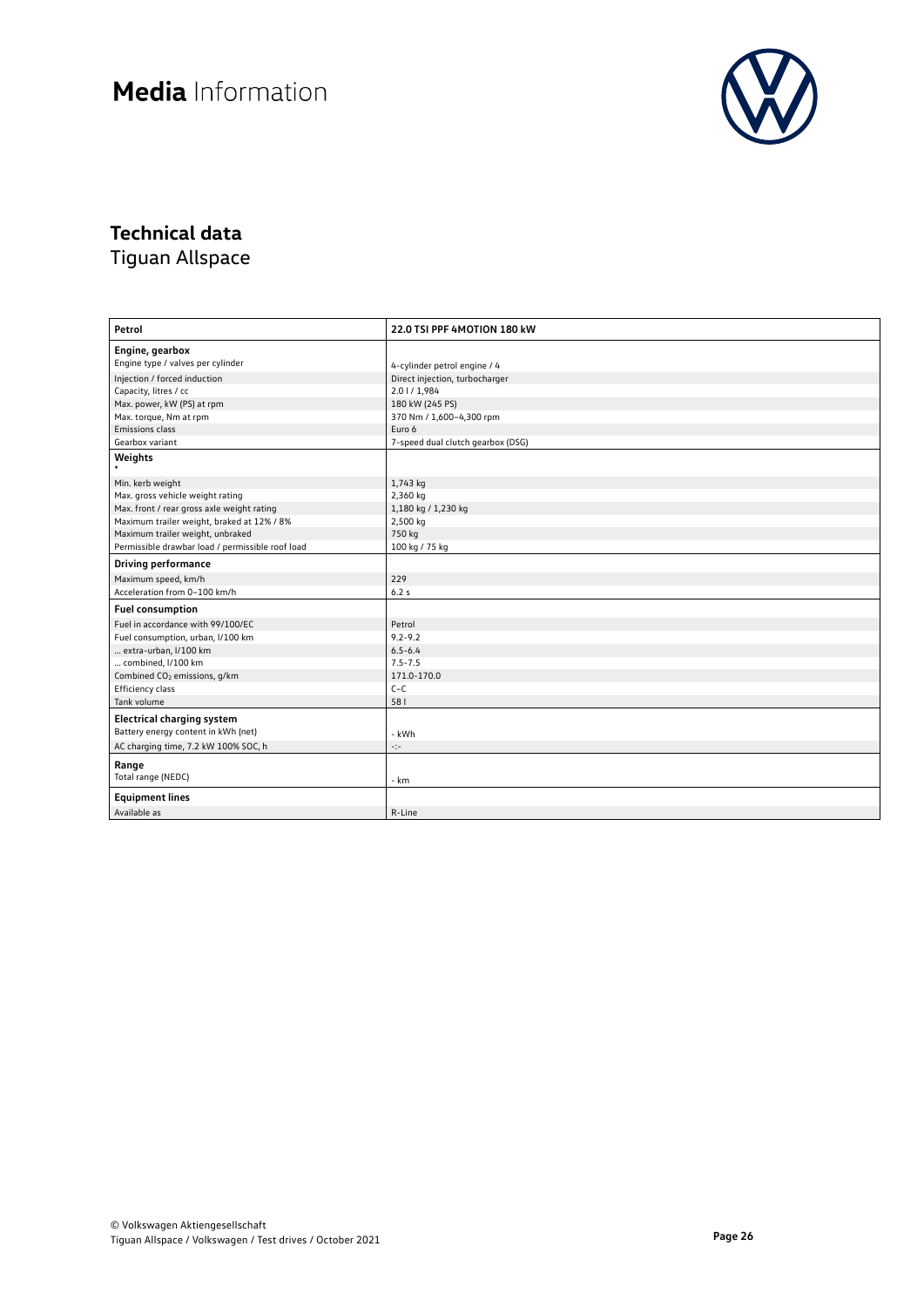

## **Technical data**

| <b>Diesel</b>                                    | 2.0 TDI SCR 110 kW           | 2.0 TDI SCR 110 kW                | 2.0 TDI SCR 4MOTION 110 kW        |
|--------------------------------------------------|------------------------------|-----------------------------------|-----------------------------------|
| Engine, gearbox                                  |                              |                                   |                                   |
| Engine type / valves per cylinder                | 4-cylinder diesel engine / 4 | 4-cylinder diesel engine / 4      | 4-cylinder diesel engine / 4      |
| Injection / forced induction                     | Common rail / turbocharger   | Common rail / turbocharger        | Common rail / turbocharger        |
| Capacity, litres / cc                            | 2.01/1,968                   | 2.01/1,968                        | 2.01/1,968                        |
| Max. power, kW (PS) at rpm                       | 110 kW (150 PS)              | 110 kW (150 PS)                   | 110 kW (150 PS)                   |
| Max. torque, Nm at rpm                           | 340 Nm / 1600-3900 rpm       | 360 Nm / 1,600-2,750 rpm          | 360 Nm / 1,600-2,750 rpm          |
| Emissions class                                  | Euro 6                       | Euro 6                            | Euro 6                            |
| Gearbox variant                                  | 6-speed                      | 7-speed dual clutch gearbox (DSG) | 7-speed dual clutch gearbox (DSG) |
| Weights                                          |                              |                                   |                                   |
|                                                  |                              |                                   |                                   |
| Min. kerb weight                                 | 1,684 kg                     | 1,714 kg                          | 1,795 kg                          |
| Max. gross vehicle weight rating                 | 2,280 kg                     | 2,310 kg                          | 2,400 kg                          |
| Max. front / rear gross axle weight rating       | 1,160 kg / 1,170 kg          | 1,190 kg / 1,170 kg               | 1,220 kg / 1,230 kg               |
| Maximum trailer weight, braked at 12% / 8%       | 2,000 kg / 2,200 kg          | 2,000 kg / 2,200 kg               | 2,500 kg                          |
| Maximum trailer weight, unbraked                 | 750 kg                       | 750 kg                            | 750 kg                            |
| Permissible drawbar load / permissible roof load | 100 kg / 75 kg               | 100 kg / 75 kg                    | 100 kg / 75 kg                    |
| <b>Driving performance</b>                       |                              |                                   |                                   |
| Maximum speed, km/h                              | 200                          | 199                               | 197                               |
| Acceleration from 0-100 km/h                     | 9.8 <sub>s</sub>             | 9.8 <sub>s</sub>                  | 9.7 <sub>s</sub>                  |
| <b>Fuel consumption</b>                          |                              |                                   |                                   |
| Fuel in accordance with 99/100/EC                | Diesel                       | Diesel                            | Diesel                            |
| Fuel consumption, urban, I/100 km                | $6.1 - 6.0$                  | $5.8 - 5.4$                       | $6.0 - 5.8$                       |
| extra-urban, I/100 km                            | $4.1 - 3.9$                  | $4.3 - 4.0$                       | $4.7 - 4.4$                       |
| combined, I/100 km                               | $4.9 - 4.7$                  | $4.8 - 4.5$                       | $5.2 - 4.9$                       |
| Combined CO <sub>2</sub> emissions, g/km         | 128.0-123.0                  | 127.0-119.0                       | 137.0-129.0                       |
| Efficiency class                                 | $A - A$                      | $A - A +$                         | $A - A$                           |
| Tank volume                                      | 581                          | 581                               | 581                               |
| <b>Electrical charging system</b>                |                              |                                   |                                   |
| Battery energy content in kWh (net)              | - kWh                        | - kWh                             | - kWh                             |
| AC charging time, 7.2 kW 100% SOC, h             | -14                          | -:-                               | $\mathcal{L}(\mathcal{L})$        |
| Range                                            |                              |                                   |                                   |
| Total range (NEDC)                               | - km                         | - km                              | - km                              |
| <b>Equipment lines</b>                           |                              |                                   |                                   |
| Available as                                     | Life                         | Life                              | Life                              |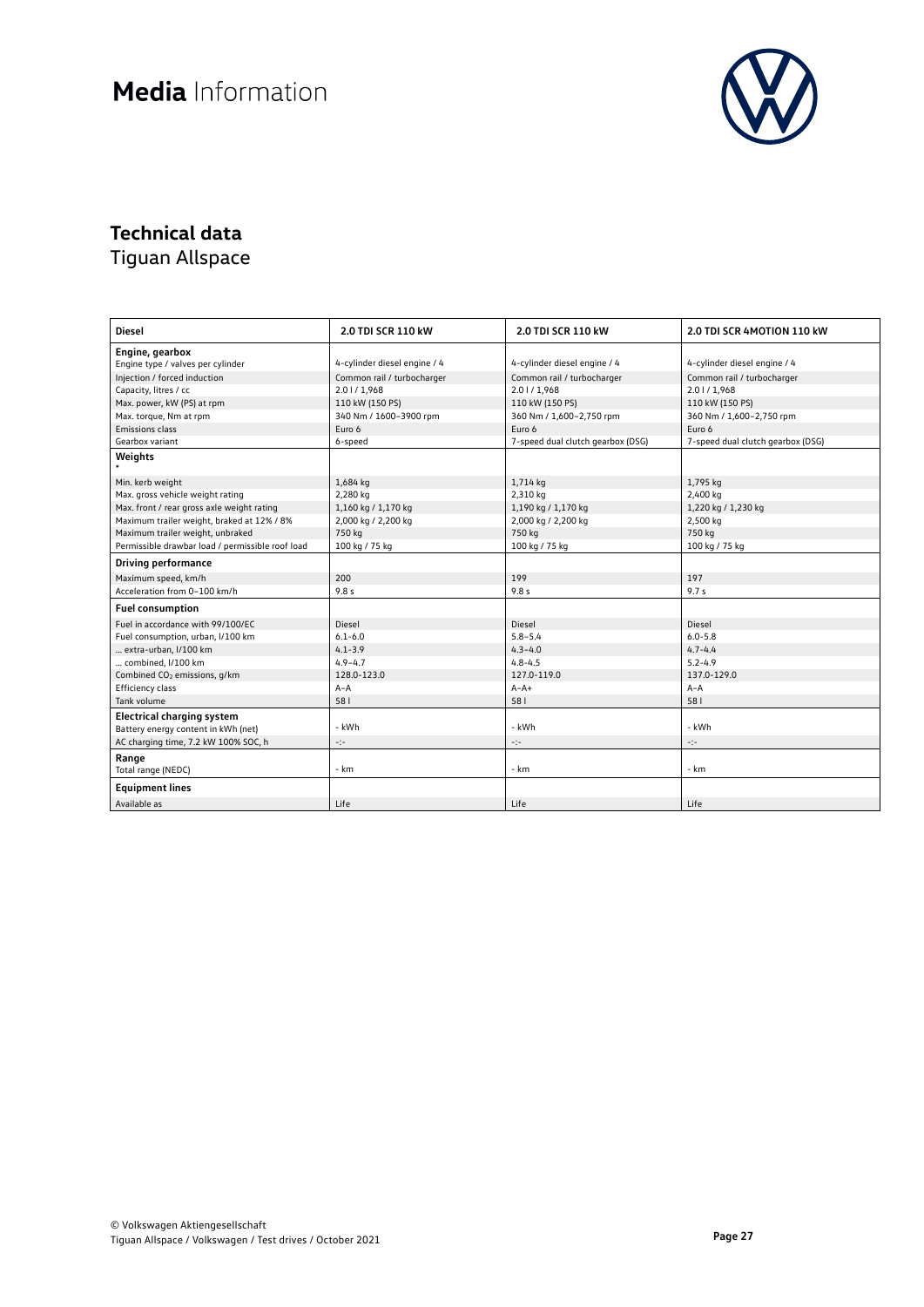

### **Technical data**

| <b>Diesel</b>                                        | <b>2.0 TDI SCR 4MOTION</b><br>110 kW | <b>2.0 TDI SCR 4MOTION</b><br>110 kW | <b>2.0 TDI SCR 4MOTION</b><br>147 kW |
|------------------------------------------------------|--------------------------------------|--------------------------------------|--------------------------------------|
|                                                      |                                      |                                      |                                      |
| Engine, gearbox<br>Engine type / valves per cylinder | 4-cylinder diesel engine / 4         | 4-cylinder diesel engine / 4         | 4-cylinder diesel engine / 4         |
| Injection / forced induction                         | Common rail / turbocharger           | Common rail / turbocharger           | Common rail / turbocharger           |
|                                                      |                                      |                                      |                                      |
| Capacity, litres / cc                                | 2.01/1,968                           | 2.01/1,968                           | 2.01/1,968                           |
| Max. power, kW (PS) at rpm                           | 110 kW (150 PS)                      | 110 kW (150 PS)                      | 147 kW (200 PS)                      |
| Max. torque, Nm at rpm<br>Emissions class            | 360 Nm / 1,600-2,750 rpm<br>Euro 6   | 360 Nm / 1,600-2,750 rpm<br>Euro 6   | 400 Nm/ 1,750-3,500 rpm<br>Euro 6    |
|                                                      |                                      |                                      |                                      |
| Gearbox variant                                      | 7-speed dual clutch gearbox (DSG)    | 7-speed dual clutch gearbox (DSG)    | 7-speed dual clutch gearbox (DSG)    |
| Weights                                              |                                      |                                      |                                      |
| Min. kerb weight                                     | 1,795 kg                             | 1,795 kg                             | 1,790 kg                             |
| Max. gross vehicle weight rating                     | 2,400 kg                             | 2,400 kg                             | 2,380 kg                             |
| Max. front / rear gross axle weight rating           | 1,220 kg / 1,230 kg                  | 1,220 kg / 1,230 kg                  | 1,200 kg / 1,230 kg                  |
| Maximum trailer weight, braked at 12% / 8%           | 2,500 kg                             | 2,500 kg                             | 2,500 kg                             |
| Maximum trailer weight, unbraked                     | 750 kg                               | 750 kg                               | 750 kg                               |
| Permissible drawbar load / permissible roof load     | 100 kg / 75 kg                       | 100 kg / 75 kg                       | 100 kg / 75 kg                       |
| <b>Driving performance</b>                           |                                      |                                      |                                      |
| Maximum speed, km/h                                  | 197                                  | 197                                  | 216                                  |
| Acceleration from 0-100 km/h                         | 9.7 <sub>s</sub>                     | 9.7 <sub>s</sub>                     | 7.8 s                                |
| <b>Fuel consumption</b>                              |                                      |                                      |                                      |
| Fuel in accordance with 99/100/EC                    | Diesel                               | Diesel                               | Diesel                               |
| Fuel consumption, urban, I/100 km                    | $6.0 - 6.0$                          | $5.9 - 5.9$                          | $6.6 - 6.3$                          |
| extra-urban, I/100 km                                | $4.7 - 4.7$                          | $4.5 - 4.5$                          | $5.0 - 4.6$                          |
| combined, I/100 km                                   | $5.2 - 5.2$                          | $5.0 - 5.0$                          | $5.6 - 5.3$                          |
| Combined CO <sub>2</sub> emissions, q/km             | 137.0-136.0                          | 133.0-132.0                          | 147.0-138.0                          |
| Efficiency class                                     | $A - A$                              | $A - A$                              | $B-A$                                |
| Tank volume                                          | 581                                  | 581                                  | 581                                  |
| <b>Electrical charging system</b>                    | - kWh                                | - kWh                                | - kWh                                |
| Battery energy content in kWh (net)                  |                                      |                                      |                                      |
| AC charging time, 7.2 kW 100% SOC, h                 | -14                                  | $\sigma_{\rm eff}^{\rm 2.2}$         | $\mathcal{C}(\mathcal{C})$           |
| Range<br>Total range (NEDC)                          | - km                                 | - km                                 | - km                                 |
| <b>Equipment lines</b>                               |                                      |                                      |                                      |
| Available as                                         | Elegance                             | R-Line                               | Life                                 |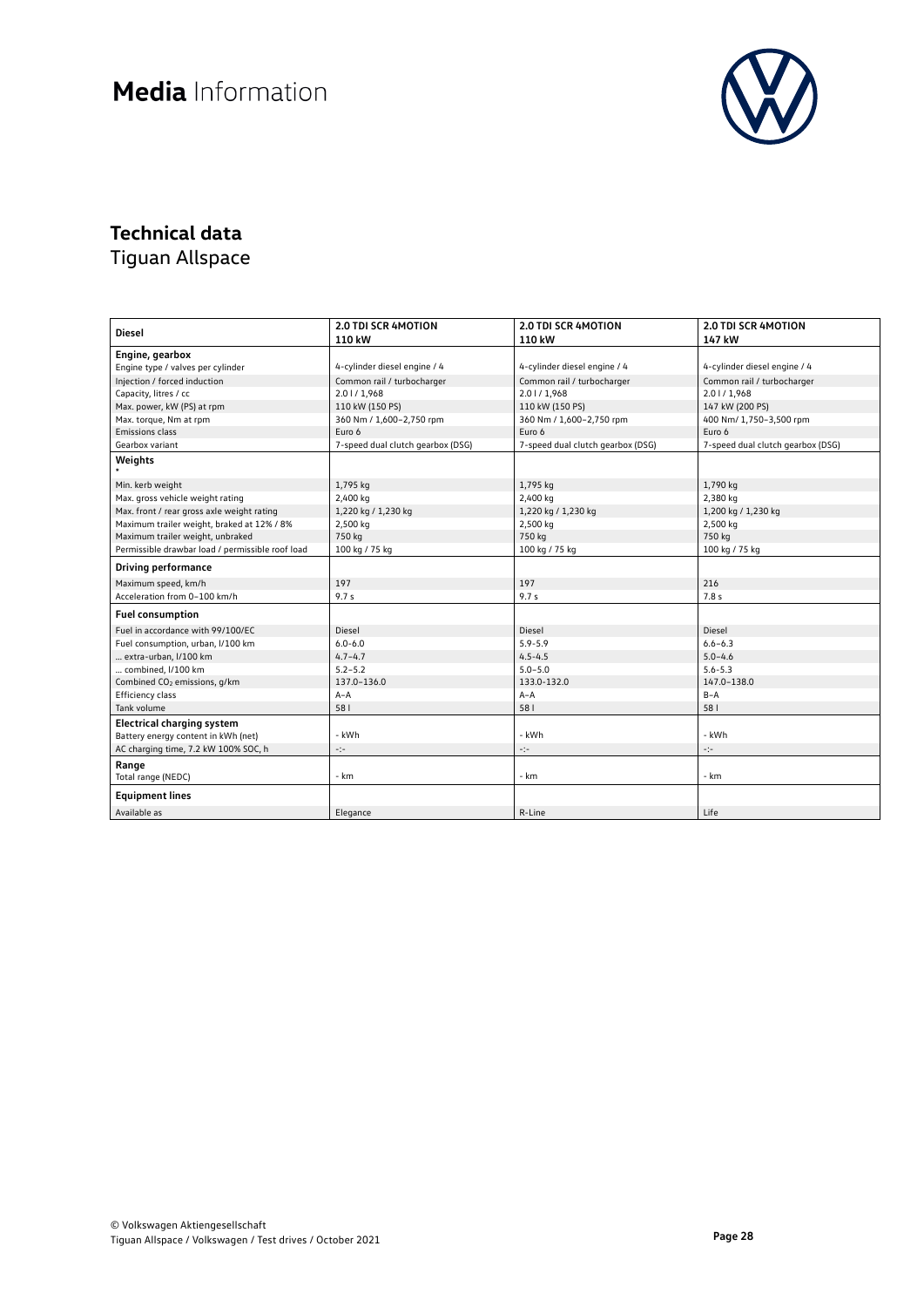

### **Technical data**

| <b>Diesel</b>                                       | 2.0 TDI SCR 4MOTION 147 kW        | 2.0 TDI SCR 4MOTION 147 kW        |  |
|-----------------------------------------------------|-----------------------------------|-----------------------------------|--|
| Engine, gearbox                                     |                                   |                                   |  |
| Engine type / valves per cylinder                   | 4-cylinder diesel engine / 4      | 4-cylinder diesel engine / 4      |  |
| Injection / forced induction                        | Common rail / turbocharger        | Common rail / turbocharger        |  |
| Capacity, litres / cc                               | 2.01/1,968                        | 2.01/1,968                        |  |
| Max. power, kW (PS) at rpm                          | 147 kW (200 PS)                   | 147 kW (200 PS)                   |  |
| Max. torque, Nm at rpm                              | 400 Nm / 1,750-3,500 rpm          | 400 Nm/ 1,750-3,500 rpm           |  |
| Emissions class                                     | Euro 6                            | Euro 6                            |  |
| Gearbox variant                                     | 7-speed dual clutch gearbox (DSG) | 7-speed dual clutch gearbox (DSG) |  |
| Weights                                             |                                   |                                   |  |
| Min. kerb weight                                    | 1,790 kg                          | 1,790 kg                          |  |
| Max. gross vehicle weight rating                    | 2,380 kg                          | 2,380 kg                          |  |
| Max. front / rear gross axle weight rating          | 1,200 kg / 1,230 kg               | 1,200 kg / 1,230 kg               |  |
| Maximum trailer weight, braked at 12% / 8%          | 2,500 kg                          | 2,500 kg                          |  |
| Maximum trailer weight, unbraked                    | 750 kg                            | 750 kg                            |  |
| Permissible drawbar load / permissible roof<br>load | 100 kg / 75 kg                    | 100 kg / 75 kg                    |  |
| <b>Driving performance</b>                          |                                   |                                   |  |
| Maximum speed, km/h                                 | 216                               | 216                               |  |
| Acceleration from 0-100 km/h                        | 7.8 s                             | 7.8 s                             |  |
| <b>Fuel consumption</b>                             |                                   |                                   |  |
| Fuel in accordance with 99/100/EC                   | Diesel                            | Diesel                            |  |
| Fuel consumption, urban, I/100 km                   | $6.6 - 6.4$                       | $6.4 - 6.4$                       |  |
| extra-urban, I/100 km                               | $5.0 - 4.8$                       | $4.8 - 4.8$                       |  |
| combined, I/100 km                                  | $5.6 - 5.4$                       | $5.4 - 5.4$                       |  |
| Combined CO <sub>2</sub> emissions, g/km            | 147.0-142.0                       | 142.0-142.0                       |  |
| Efficiency class                                    | $B - B$                           | $A - B$                           |  |
| Tank volume                                         | 581                               | 581                               |  |
| <b>Electrical charging system</b>                   |                                   |                                   |  |
| Battery energy content in kWh (net)                 | - kWh                             | - kWh                             |  |
| AC charging time, 7.2 kW 100% SOC, h                | ÷                                 | ÷                                 |  |
| Range                                               |                                   |                                   |  |
| Total range (NEDC)                                  | - km                              | - km                              |  |
| <b>Equipment lines</b>                              |                                   |                                   |  |
| Available as                                        | Elegance                          | R-Line                            |  |